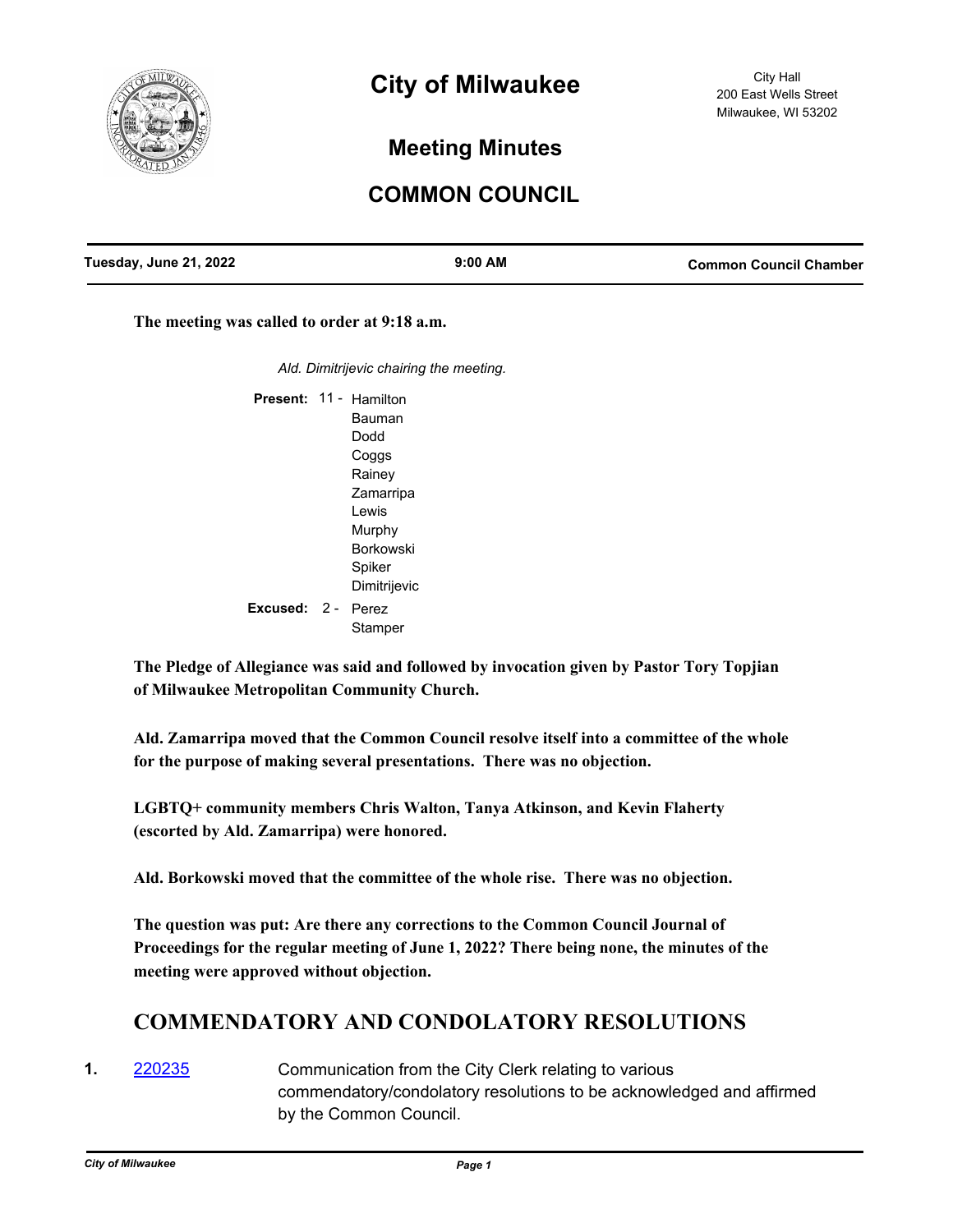*Sponsors:* THE CHAIR

**A motion was made by ALD. SPIKER that this Communication be PLACED ON FILE. This motion PREVAILED by the following vote:**

Aye, 11 - Ald.Hamilton, Ald.Bauman, Ald.Dodd, Ald.Coggs, Ald.Rainey, Ald.Zamarripa, Ald.Lewis, Ald.Murphy, Ald.Borkowski, Ald.Spiker Ald.Dimitrijevic

**No,** 0

**Excused,** 2 - Ald.Perez Ald.Stamper

#### **THE LICENSES COMMITTEE RECOMMENDS:**

# **APPROVAL OF THE FOLLOWING:**

**2.** [220120](http://milwaukee.legistar.com/gateway.aspx?m=l&id=/matter.aspx?key=62171) Motion relating to the recommendations of the Licenses Committee relating to licenses.

*Sponsors:* THE CHAIR

*The question was put: Have the members of the Common Council read the report and recommendations of the Licenses Committee and the exceptions filed under this matter? All members of the Common Council present indicated reading the report and recommendations of the Licenses Committee and the exceptions filed under this matter.*

*The question was put: Are any of the following or their counsels present and, if so, do they wish to address the Common Council: Adam J. Velarde?* 

*Legal counsel for Mr. Velarde indicated being present.*

*Ald. Coggs moved that the Common Council resolve itself into a Committee of the Whole for the purposes of hearing oral arguments on behalf of the complainant or the licenses in opposition to the report and recommendation and then a statement by the City Attorney. There were no objections.*

*Appearing: Atty. Brian Randall, legal counsel for Adam Velarde Atty. John McNally, City Attorney's Office*

*Ald. Coggs moved that the committee now rises. There were no objections.*

*The question was put: Are there any motions relative to this matter?*

*Here no motions made, a vote of those Council members present to approve the recommendations of the Licenses Committee as contained in File Number 220120 was called.*

**A motion was made by ALD. COGGS that this Motion be APPROVED. This**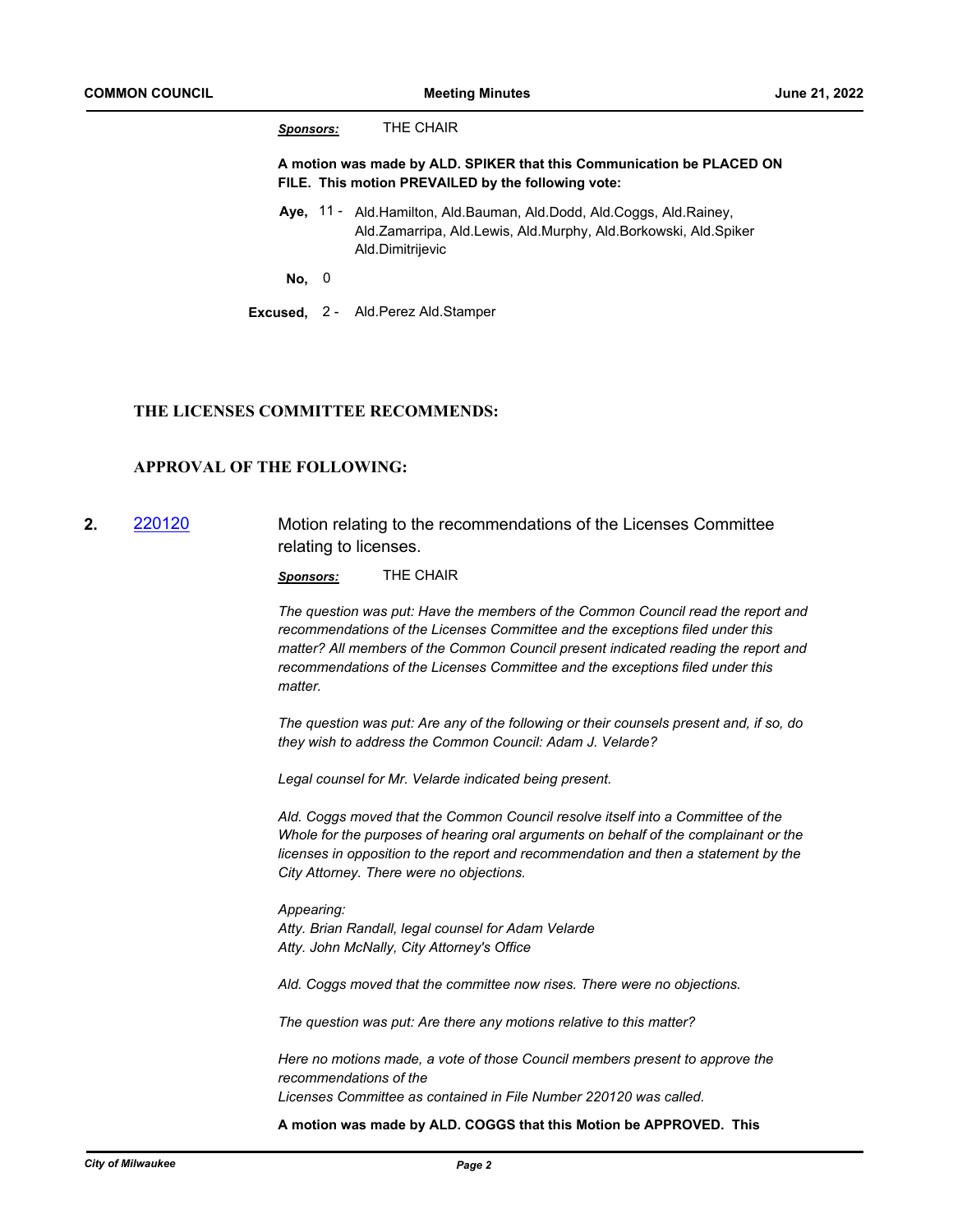# **motion PREVAILED by the following vote:**

Aye, 10 - Ald.Hamilton, Ald.Bauman, Ald.Dodd, Ald.Coggs, Ald.Rainey, Ald.Lewis, Ald.Murphy, Ald.Borkowski, Ald.Spiker Ald.Dimitrijevic

**No,** 0

**Excused,** 3 - Ald.Zamarripa, Ald.Perez Ald.Stamper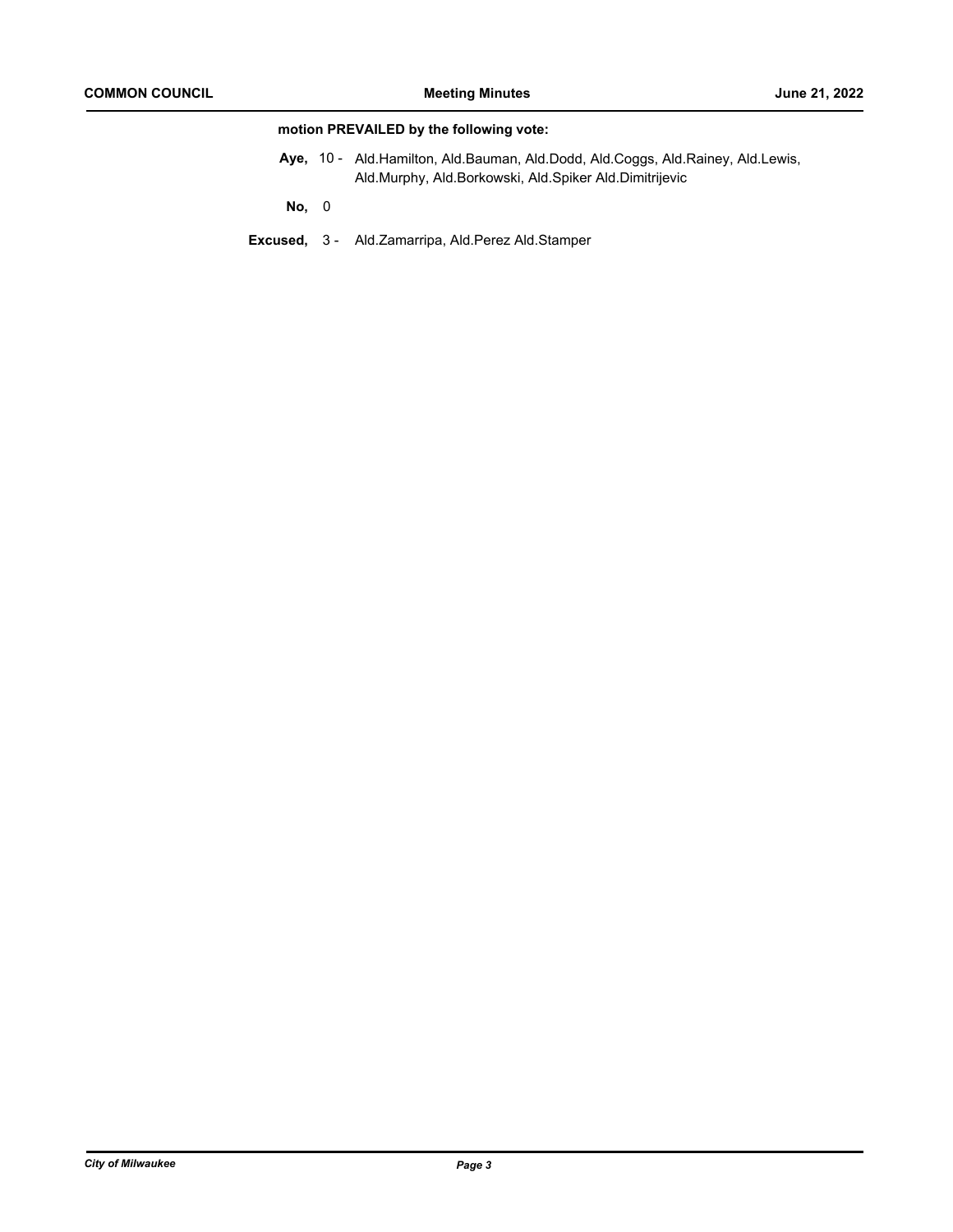#### **THE PUBLIC WORKS COMMITTEE RECOMMENDS:**

# **ADOPTION OF THE FOLLOWING:**

**3.** [220162](http://milwaukee.legistar.com/gateway.aspx?m=l&id=/matter.aspx?key=62269) Resolution authorizing a contract for services between the State of Wisconsin and the City of Milwaukee to assist residential homeowner customers with Municipal Services Bill arrearages through the Homeowner Assistance Fund.

*Sponsors:* THE CHAIR

**A motion was made by ALD. BAUMAN that this Resolution be ADOPTED. This motion PREVAILED by the following vote:**

Aye, 11 - Ald.Hamilton, Ald.Bauman, Ald.Dodd, Ald.Coggs, Ald.Rainey, Ald.Zamarripa, Ald.Lewis, Ald.Murphy, Ald.Borkowski, Ald.Spiker Ald.Dimitrijevic

**No,** 0

- **Excused,** 2 Ald.Perez Ald.Stamper
- **4.** [220166](http://milwaukee.legistar.com/gateway.aspx?m=l&id=/matter.aspx?key=62277) Resolution approving a Quit Claim Deed and assignment of City sewer facilities and easement interests from the City to Milwaukee Metropolitan Sewerage District (MMSD) and authorizing the proper City officials to execute a Bill of Sale for the acceptance of storm and sanitary sewer facilities from MMSD at various locations.

*Sponsors:* THE CHAIR

**A motion was made by ALD. BAUMAN that this Resolution be ADOPTED. This motion PREVAILED by the following vote:**

Aye, 11 - Ald.Hamilton, Ald.Bauman, Ald.Dodd, Ald.Coggs, Ald.Rainey, Ald.Zamarripa, Ald.Lewis, Ald.Murphy, Ald.Borkowski, Ald.Spiker Ald.Dimitrijevic

**No,** 0

- **Excused,** 2 Ald.Perez Ald.Stamper
- **5.** [220176](http://milwaukee.legistar.com/gateway.aspx?m=l&id=/matter.aspx?key=62287) Resolution to inform the Common Council of the City's Compliance Maintenance Annual Report for the year 2021.

*Sponsors:* THE CHAIR

**A motion was made by ALD. BAUMAN that this Resolution be ADOPTED. This motion PREVAILED by the following vote:**

Aye, 11 - Ald.Hamilton, Ald.Bauman, Ald.Dodd, Ald.Coggs, Ald.Rainey, Ald.Zamarripa, Ald.Lewis, Ald.Murphy, Ald.Borkowski, Ald.Spiker Ald.Dimitrijevic

**No,** 0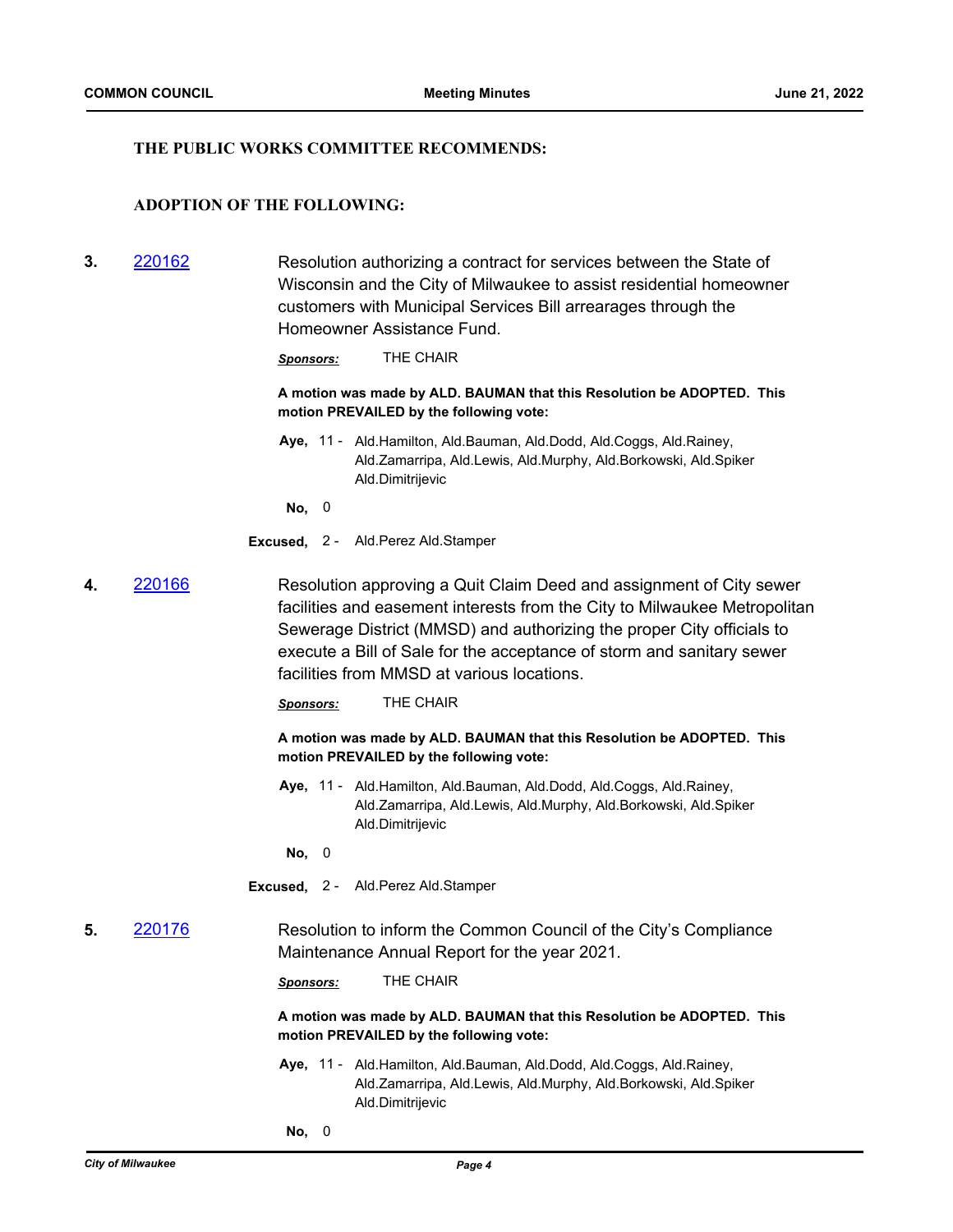**Excused,** 2 - Ald.Perez Ald.Stamper

**6.** [220191](http://milwaukee.legistar.com/gateway.aspx?m=l&id=/matter.aspx?key=62300) Substitute resolution approving levying of assessments and construction of assessable public improvement projects at various locations and appropriating funds for these purposes with the City cost of these projects approved by this resolution is estimated to be \$1,589,860 for a total estimated cost of \$1,740,400.

*Sponsors:* THE CHAIR

**A motion was made by ALD. BAUMAN that this Resolution be ADOPTED. This motion PREVAILED by the following vote:**

Aye, 11 - Ald.Hamilton, Ald.Bauman, Ald.Dodd, Ald.Coggs, Ald.Rainey, Ald.Zamarripa, Ald.Lewis, Ald.Murphy, Ald.Borkowski, Ald.Spiker Ald.Dimitrijevic

**No,** 0

- **Excused,** 2 Ald.Perez Ald.Stamper
- **7.** [220192](http://milwaukee.legistar.com/gateway.aspx?m=l&id=/matter.aspx?key=62301) Substitute resolution determining it necessary to make various assessable public improvements at various locations and appropriating funds for these purposes with the City engineering cost estimated to be \$37,600 for a total estimated cost of these projects being \$439,000.

*Sponsors:* THE CHAIR

**A motion was made by ALD. BAUMAN that this Resolution be ADOPTED. This motion PREVAILED by the following vote:**

- Aye, 11 Ald.Hamilton, Ald.Bauman, Ald.Dodd, Ald.Coggs, Ald.Rainey, Ald.Zamarripa, Ald.Lewis, Ald.Murphy, Ald.Borkowski, Ald.Spiker Ald.Dimitrijevic
- **No,** 0
- **Excused,** 2 Ald.Perez Ald.Stamper

# **8.** [220193](http://milwaukee.legistar.com/gateway.aspx?m=l&id=/matter.aspx?key=62302) Substitute resolution determining it necessary to make various nonassessable public improvements at various locations and appropriating funds for these purposes with the City engineering cost estimated to be \$119,000 for a total estimated cost of these projects being \$3,740,000.

*Sponsors:* THE CHAIR

**A motion was made by ALD. BAUMAN that this Resolution be ADOPTED. This motion PREVAILED by the following vote:**

- Aye, 11 Ald.Hamilton, Ald.Bauman, Ald.Dodd, Ald.Coggs, Ald.Rainey, Ald.Zamarripa, Ald.Lewis, Ald.Murphy, Ald.Borkowski, Ald.Spiker Ald.Dimitrijevic
- **No,** 0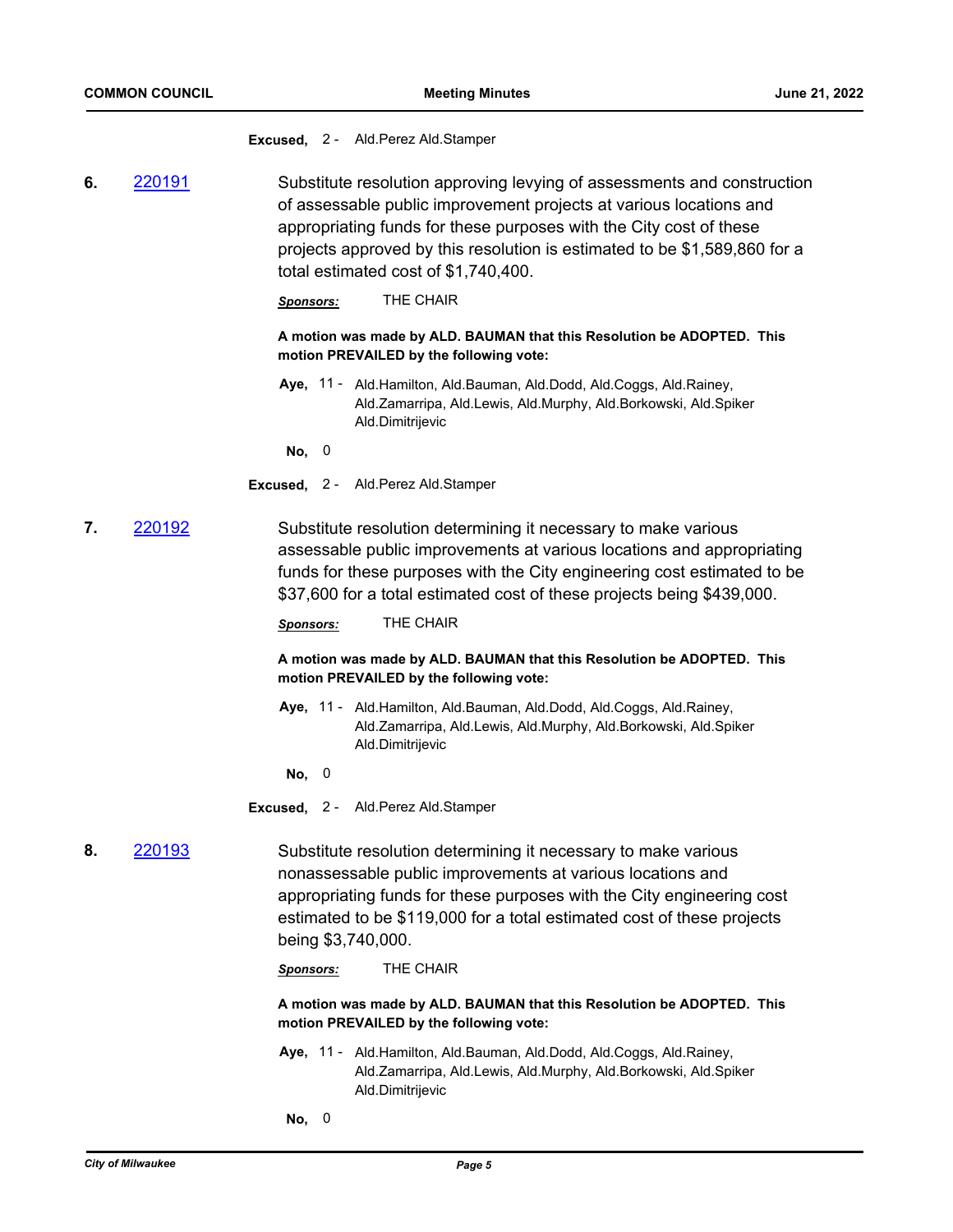**Excused,** 2 - Ald.Perez Ald.Stamper

**9.** [220194](http://milwaukee.legistar.com/gateway.aspx?m=l&id=/matter.aspx?key=62303) Substitute resolution approving construction of nonassessable public improvements at various locations and appropriating funds for these purposes with the City construction cost estimated to be \$7,357,000 for a total estimated cost of these projects being \$8,335,000.

*Sponsors:* THE CHAIR

**A motion was made by ALD. BAUMAN that this Resolution be ADOPTED. This motion PREVAILED by the following vote:**

Aye, 11 - Ald.Hamilton, Ald.Bauman, Ald.Dodd, Ald.Coggs, Ald.Rainey, Ald.Zamarripa, Ald.Lewis, Ald.Murphy, Ald.Borkowski, Ald.Spiker Ald.Dimitrijevic

**No,** 0

**Excused,** 2 - Ald.Perez Ald.Stamper

**10.** [220225](http://milwaukee.legistar.com/gateway.aspx?m=l&id=/matter.aspx?key=62353) Substitute resolution directing the Department of Public Works to conduct a dockless motorized scooter pilot study.

*Sponsors:* Ald. Bauman

**A motion was made by ALD. BAUMAN that this Resolution be ADOPTED. This motion PREVAILED by the following vote:**

- Aye, 11 Ald.Hamilton, Ald.Bauman, Ald.Dodd, Ald.Coggs, Ald.Rainey, Ald.Zamarripa, Ald.Lewis, Ald.Murphy, Ald.Borkowski, Ald.Spiker Ald.Dimitrijevic
- **No,** 0
- **Excused,** 2 Ald.Perez Ald.Stamper

#### **CONFIRMATION OF THE FOLLOWING:**

- **11.** [220213](http://milwaukee.legistar.com/gateway.aspx?m=l&id=/matter.aspx?key=62340) Appointment of Dominic Ortiz to the Professional Baseball Park District Board by the Mayor. (8th Aldermanic District)
	- *Sponsors:* THE CHAIR

**A motion was made by ALD. BAUMAN that this Appointment be CONFIRMED. This motion PREVAILED by the following vote:**

Aye, 11 - Ald.Hamilton, Ald.Bauman, Ald.Dodd, Ald.Coggs, Ald.Rainey, Ald.Zamarripa, Ald.Lewis, Ald.Murphy, Ald.Borkowski, Ald.Spiker Ald.Dimitrijevic

**No,** 0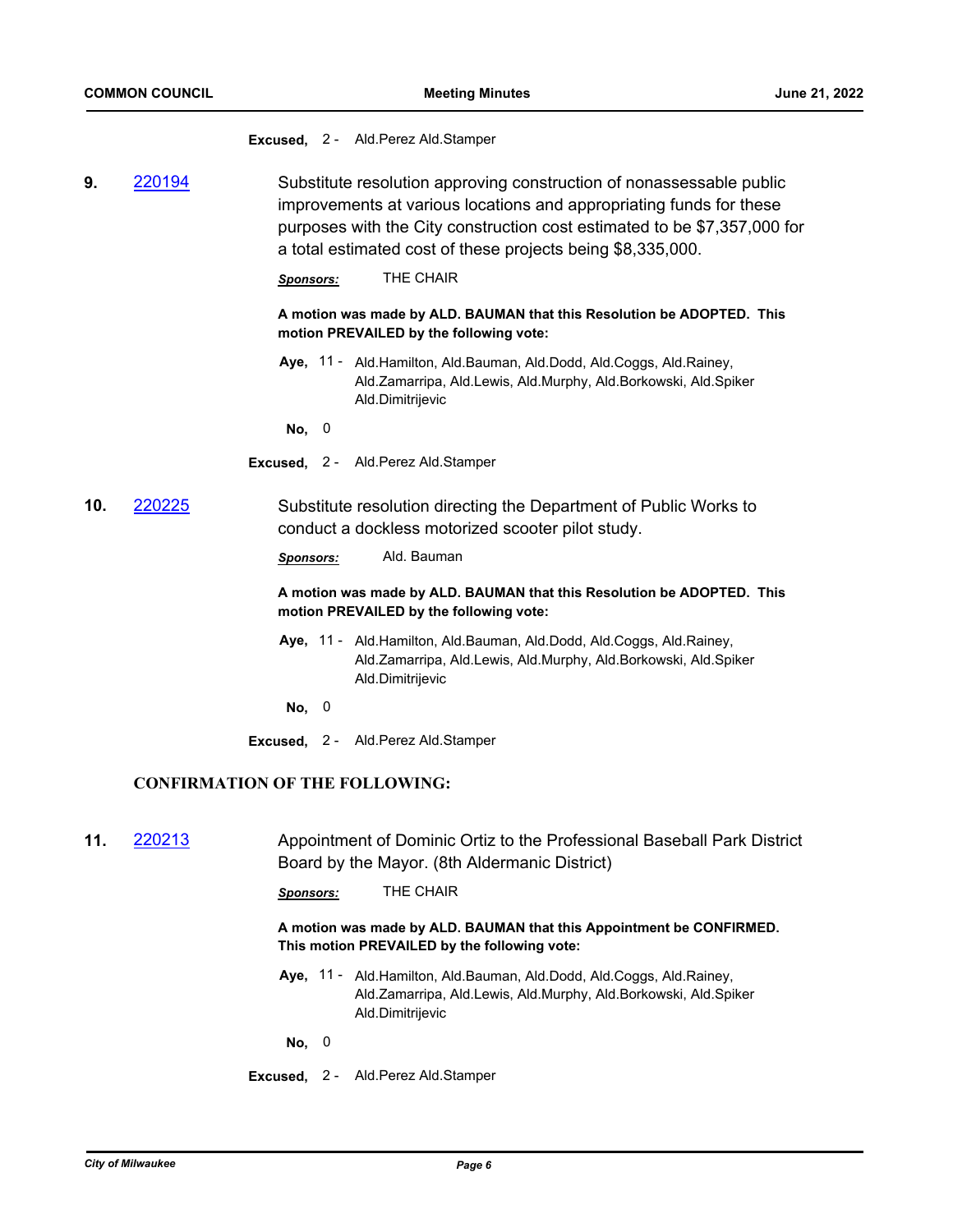#### **THE FINANCE & PERSONNEL COMMITTEE RECOMMENDS:**

# **PASSAGE OF THE FOLLOWING:**

**12.** [220184](http://milwaukee.legistar.com/gateway.aspx?m=l&id=/matter.aspx?key=62293) A substitute ordinance to further amend the 2022 rates of pay of offices and positions in the City Service. *Sponsors:* THE CHAIR **A motion was made by ALD. SPIKER that this Ordinance be PASSED. This motion PREVAILED by the following vote:** Aye, 11 - Ald.Hamilton, Ald.Bauman, Ald.Dodd, Ald.Coggs, Ald.Rainey, Ald.Zamarripa, Ald.Lewis, Ald.Murphy, Ald.Borkowski, Ald.Spiker Ald.Dimitrijevic **No,** 0 **Excused,** 2 - Ald.Perez Ald.Stamper **13.** [220185](http://milwaukee.legistar.com/gateway.aspx?m=l&id=/matter.aspx?key=62294) A substitute ordinance to further amend the 2022 offices and positions in the City Service. *Sponsors:* THE CHAIR **A motion was made by ALD. SPIKER that this Ordinance be PASSED. This motion PREVAILED by the following vote:** Aye, 11 - Ald.Hamilton, Ald.Bauman, Ald.Dodd, Ald.Coggs, Ald.Rainey, Ald.Zamarripa, Ald.Lewis, Ald.Murphy, Ald.Borkowski, Ald.Spiker Ald.Dimitrijevic **No,** 0 **Excused,** 2 - Ald.Perez Ald.Stamper **14.** [220223](http://milwaukee.legistar.com/gateway.aspx?m=l&id=/matter.aspx?key=62351) An ordinance relating to clean energy financing. *Sponsors:* Ald. Dimitrijevic and Ald. Murphy **A motion was made by ALD. SPIKER that this Ordinance be PASSED. This motion PREVAILED by the following vote:** Aye, 11 - Ald.Hamilton, Ald.Bauman, Ald.Dodd, Ald.Coggs, Ald.Rainey, Ald.Zamarripa, Ald.Lewis, Ald.Murphy, Ald.Borkowski, Ald.Spiker Ald.Dimitrijevic **No,** 0 **Excused,** 2 - Ald.Perez Ald.Stamper

# **ADOPTION OF THE FOLLOWING:**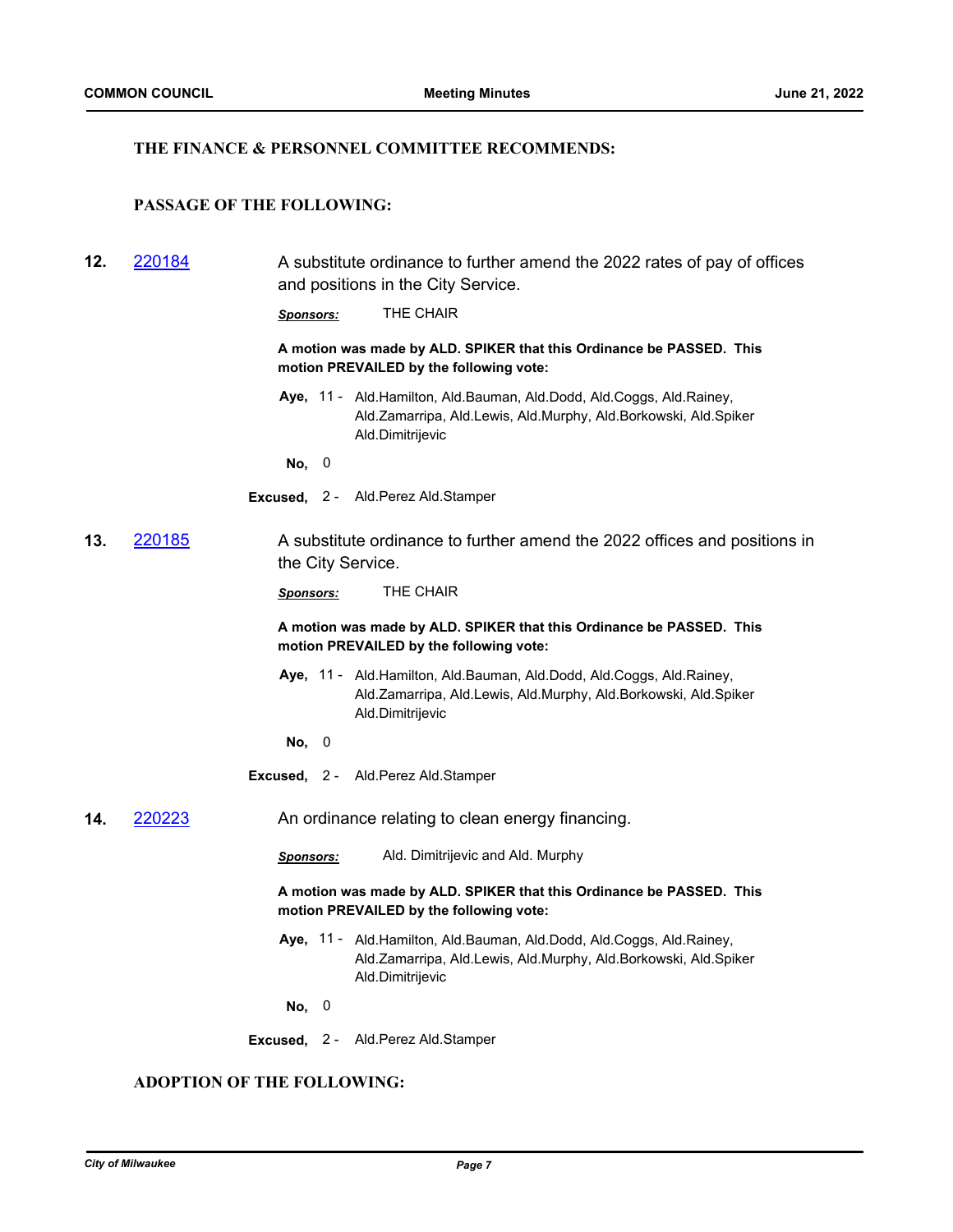| 15. | 211631 | Substitute resolution authorizing attendance at conventions, seminars<br>and other travel.                                                                                                     |
|-----|--------|------------------------------------------------------------------------------------------------------------------------------------------------------------------------------------------------|
|     |        | THE CHAIR<br><u>Sponsors:</u>                                                                                                                                                                  |
|     |        | A motion was made by ALD. SPIKER that this Resolution be ADOPTED. This<br>motion PREVAILED by the following vote:                                                                              |
|     |        | Aye, 11 - Ald. Hamilton, Ald. Bauman, Ald. Dodd, Ald. Coggs, Ald. Rainey,<br>Ald.Zamarripa, Ald.Lewis, Ald.Murphy, Ald.Borkowski, Ald.Spiker<br>Ald.Dimitrijevic                               |
|     |        | No, $0$                                                                                                                                                                                        |
|     |        | Excused, 2 - Ald. Perez Ald. Stamper                                                                                                                                                           |
| 16. | 211910 | Substitute resolution relating to the creation of the American Rescue Plan<br>Act Funding Allocation Task Force.                                                                               |
|     |        | Ald. Hamilton, Ald. Perez, Ald. Dimitrijevic, Ald. Borkowski, Ald.<br><u>Sponsors:</u><br>Zamarripa, Ald. Coggs and Ald. Lewis                                                                 |
|     |        | Ald. Lewis added as a cosponsor.                                                                                                                                                               |
|     |        | A motion was made by ALD. SPIKER that this Resolution be ADOPTED. This<br>motion PREVAILED by the following vote:                                                                              |
|     |        | Aye, 11 - Ald.Hamilton, Ald.Bauman, Ald.Dodd, Ald.Coggs, Ald.Rainey,<br>Ald.Zamarripa, Ald.Lewis, Ald.Murphy, Ald.Borkowski, Ald.Spiker<br>Ald.Dimitrijevic                                    |
|     |        | No, 0                                                                                                                                                                                          |
|     |        | Excused, 2 - Ald. Perez Ald. Stamper                                                                                                                                                           |
| 17. | 212048 | Substitute Resolution authorizing settlement of claims in the lawsuit<br>entitled Hadrian, et al. v. City of Milwaukee in the amount of \$900,000<br>and appropriating funds for this purpose. |
|     |        | THE CHAIR<br><u>Sponsors:</u>                                                                                                                                                                  |
|     |        | A motion was made by ALD. SPIKER that this Resolution be ADOPTED. This<br>motion PREVAILED by the following vote:                                                                              |
|     |        | Aye, 11 - Ald. Hamilton, Ald. Bauman, Ald. Dodd, Ald. Coggs, Ald. Rainey,<br>Ald.Zamarripa, Ald.Lewis, Ald.Murphy, Ald.Borkowski, Ald.Spiker<br>Ald.Dimitrijevic                               |
|     |        | No, 0                                                                                                                                                                                          |
|     |        | Excused, 2 - Ald. Perez Ald. Stamper                                                                                                                                                           |
| 18. | 220226 | Substitute resolution relating to the inclusion of Street Angels as a<br>participating recipient of donations in future City Combined Giving<br>campaigns.                                     |
|     |        | Ald. Dimitrijevic and Ald. Zamarripa<br>Sponsors:                                                                                                                                              |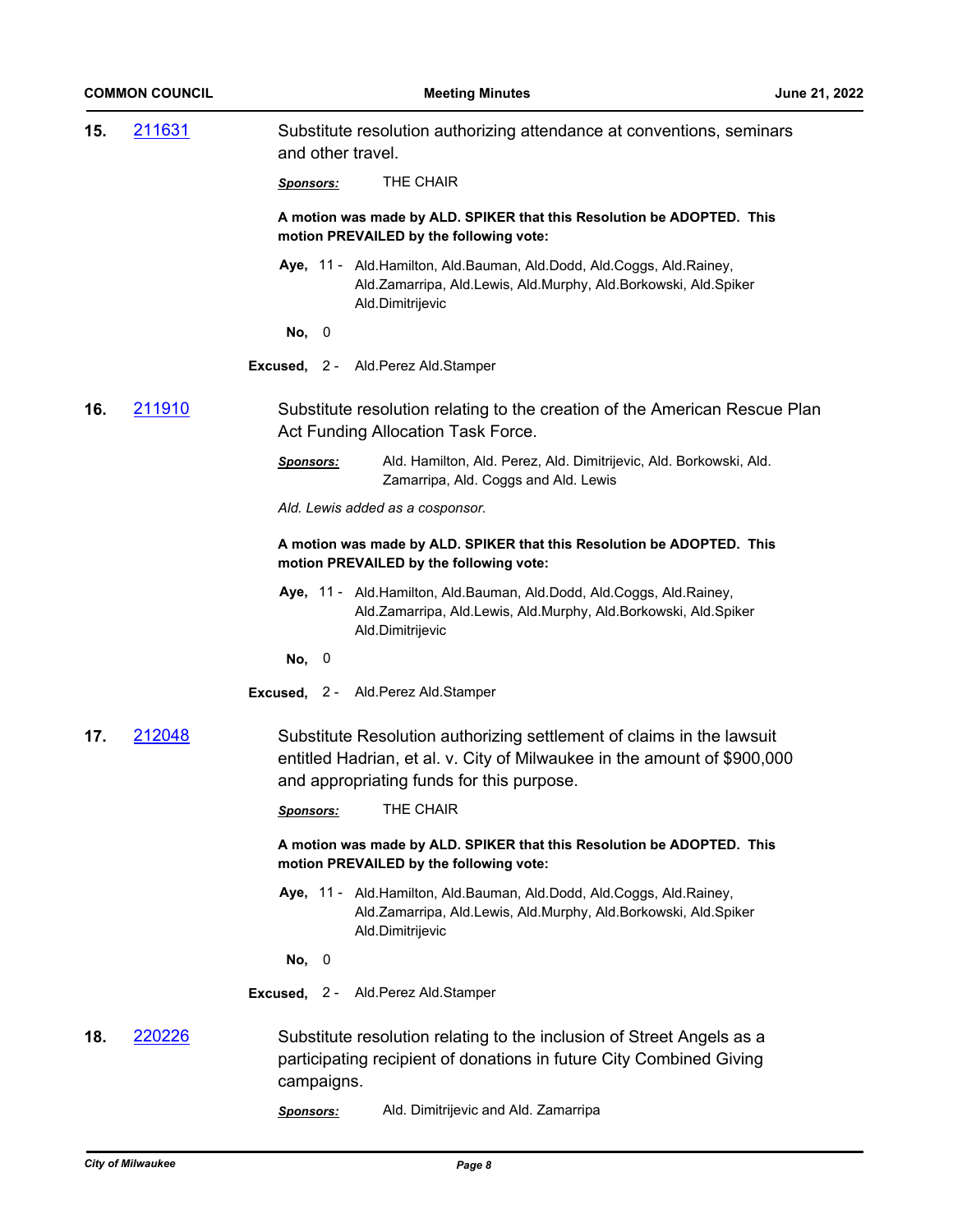|     |                                |                  | A motion was made by ALD. SPIKER that this Resolution be ADOPTED. This<br>motion PREVAILED by the following vote:                                                |
|-----|--------------------------------|------------------|------------------------------------------------------------------------------------------------------------------------------------------------------------------|
|     |                                |                  | Aye, 11 - Ald. Hamilton, Ald. Bauman, Ald. Dodd, Ald. Coggs, Ald. Rainey,<br>Ald.Zamarripa, Ald.Lewis, Ald.Murphy, Ald.Borkowski, Ald.Spiker<br>Ald.Dimitrijevic |
|     |                                | No, 0            |                                                                                                                                                                  |
|     |                                |                  | Excused, 2 - Ald.Perez Ald.Stamper                                                                                                                               |
|     | PLACING ON FILE THE FOLLOWING: |                  |                                                                                                                                                                  |
| 19. | 220101                         |                  | Communication from the Department of Employee Relations relating to<br>classification studies scheduled for Fire and Police Commission action.                   |
|     |                                | Sponsors:        | THE CHAIR                                                                                                                                                        |
|     |                                |                  | A motion was made by ALD. SPIKER that this Communication be PLACED ON<br>FILE. This motion PREVAILED by the following vote:                                      |
|     |                                |                  | Aye, 11 - Ald. Hamilton, Ald. Bauman, Ald. Dodd, Ald. Coggs, Ald. Rainey,<br>Ald.Zamarripa, Ald.Lewis, Ald.Murphy, Ald.Borkowski, Ald.Spiker<br>Ald.Dimitrijevic |
|     |                                | No, 0            |                                                                                                                                                                  |
|     |                                |                  | Excused, 2 - Ald.Perez Ald.Stamper                                                                                                                               |
| 20. | 220181                         |                  | Communication from the Department of Employee Relations relating to<br>classification studies scheduled for City Service Commission action.                      |
|     |                                | Sponsors:        | THE CHAIR                                                                                                                                                        |
|     |                                |                  | A motion was made by ALD. SPIKER that this Communication be PLACED ON<br>FILE. This motion PREVAILED by the following vote:                                      |
|     |                                |                  | Aye, 11 - Ald. Hamilton, Ald. Bauman, Ald. Dodd, Ald. Coggs, Ald. Rainey,<br>Ald.Zamarripa, Ald.Lewis, Ald.Murphy, Ald.Borkowski, Ald.Spiker<br>Ald.Dimitrijevic |
|     |                                | No, 0            |                                                                                                                                                                  |
|     |                                |                  | Excused, 2 - Ald. Perez Ald. Stamper                                                                                                                             |
| 21. | 220183                         | corrections.     | Communication from the Department of Employee Relations amending<br>the Salary and Positions Ordinances relative to clerical or administrative                   |
|     |                                | <u>Sponsors:</u> | THE CHAIR                                                                                                                                                        |
|     |                                |                  | A motion was mado by ALD, SDIKED that this Communication bo DLACED ON                                                                                            |

**A motion was made by ALD. SPIKER that this Communication be PLACED ON FILE. This motion PREVAILED by the following vote:**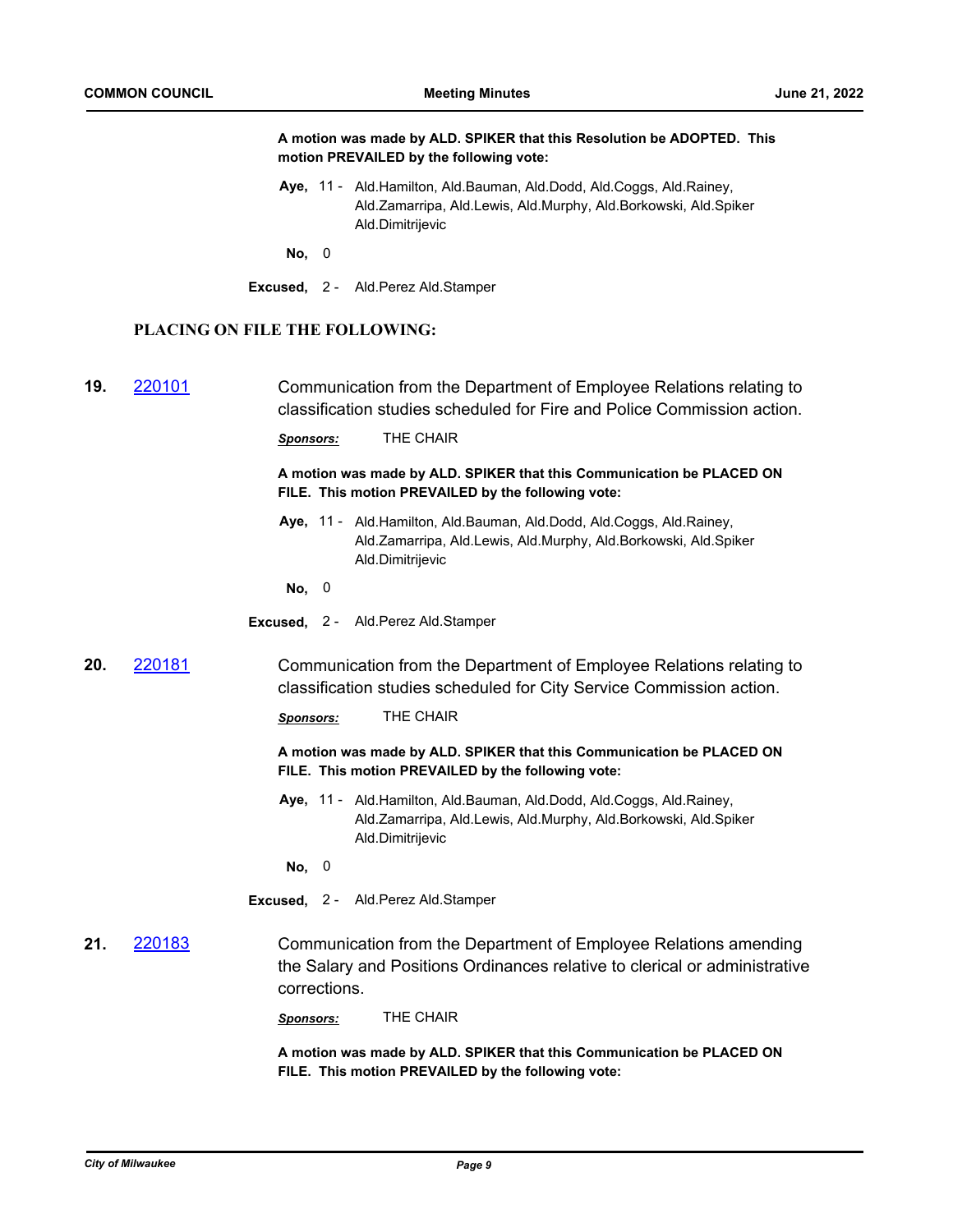- Aye, 11 Ald.Hamilton, Ald.Bauman, Ald.Dodd, Ald.Coggs, Ald.Rainey, Ald.Zamarripa, Ald.Lewis, Ald.Murphy, Ald.Borkowski, Ald.Spiker Ald.Dimitrijevic
- **No,** 0
- **Excused,** 2 Ald.Perez Ald.Stamper
- **22.** [220241](http://milwaukee.legistar.com/gateway.aspx?m=l&id=/matter.aspx?key=62398) Communication from the Department of Employee Relations amending the Salary Ordinance to add an assignment rate to the position of HRIS Compensation Audit Specialist.

*Sponsors:* THE CHAIR

**A motion was made by ALD. SPIKER that this Communication be PLACED ON FILE. This motion PREVAILED by the following vote:**

Aye, 11 - Ald.Hamilton, Ald.Bauman, Ald.Dodd, Ald.Coggs, Ald.Rainey, Ald.Zamarripa, Ald.Lewis, Ald.Murphy, Ald.Borkowski, Ald.Spiker Ald.Dimitrijevic

**No,** 0

- **Excused,** 2 Ald.Perez Ald.Stamper
- **23.** [220244](http://milwaukee.legistar.com/gateway.aspx?m=l&id=/matter.aspx?key=62405) Communication from the Department of Employee Relations amending the Salary Ordinance to add recruitment flexibility to various positions in various pay ranges.

*Sponsors:* THE CHAIR

**A motion was made by ALD. SPIKER that this Communication be PLACED ON FILE. This motion PREVAILED by the following vote:**

Aye, 11 - Ald.Hamilton, Ald.Bauman, Ald.Dodd, Ald.Coggs, Ald.Rainey, Ald.Zamarripa, Ald.Lewis, Ald.Murphy, Ald.Borkowski, Ald.Spiker Ald.Dimitrijevic

**No,** 0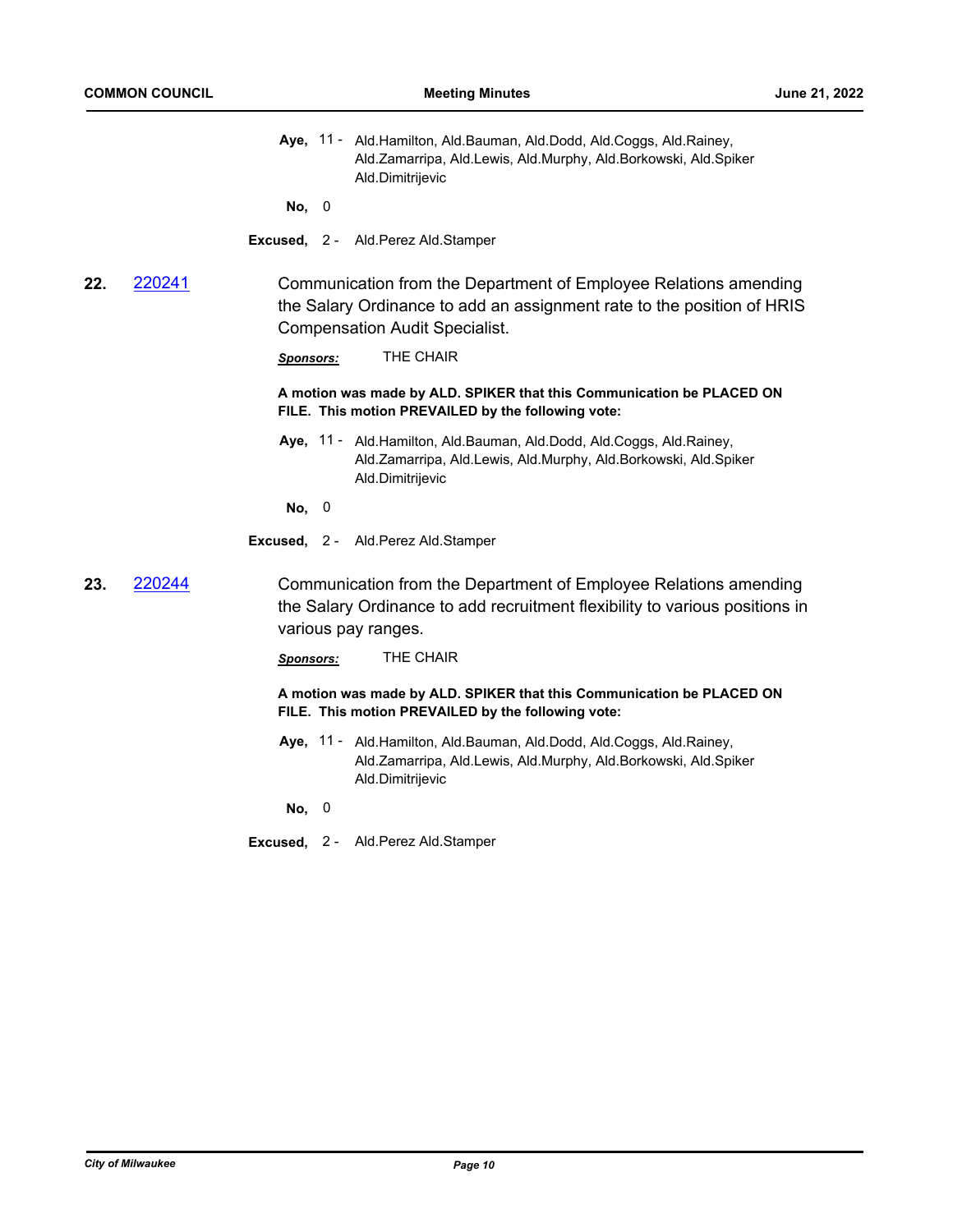#### **THE JUDICIARY & LEGISLATION COMMITTEE RECOMMENDS:**

# **ADOPTION OF THE FOLLOWING:**

**24.** [220153](http://milwaukee.legistar.com/gateway.aspx?m=l&id=/matter.aspx?key=62253) Resolution cancelling real estate taxes levied against certain parcels bearing tax key numbers on the 2020 and 2021 tax rolls, plus interest applicable to date of repayment, if appropriate.

*Sponsors:* THE CHAIR

**A motion was made by ALD. HAMILTON that this Resolution be ADOPTED. This motion PREVAILED by the following vote:**

Aye, 11 - Ald.Hamilton, Ald.Bauman, Ald.Dodd, Ald.Coggs, Ald.Rainey, Ald.Zamarripa, Ald.Lewis, Ald.Murphy, Ald.Borkowski, Ald.Spiker Ald.Dimitrijevic

**No,** 0

- **Excused,** 2 Ald.Perez Ald.Stamper
- **25.** [220161](http://milwaukee.legistar.com/gateway.aspx?m=l&id=/matter.aspx?key=62267) Substitute resolution approving an agreement between the City and WI Civic Duty, Inc. for licensed use of Vote Movr Widget provided by PF Data, LLC.

*Sponsors:* Ald. Zamarripa

**A motion was made by ALD. HAMILTON that this Resolution be ADOPTED. This motion PREVAILED by the following vote:**

Aye, 11 - Ald.Hamilton, Ald.Bauman, Ald.Dodd, Ald.Coggs, Ald.Rainey, Ald.Zamarripa, Ald.Lewis, Ald.Murphy, Ald.Borkowski, Ald.Spiker Ald.Dimitrijevic

**No,** 0

**Excused,** 2 - Ald.Perez Ald.Stamper

**26.** [220170](http://milwaukee.legistar.com/gateway.aspx?m=l&id=/matter.aspx?key=62281) Resolution authorizing payment of the claim of Jutiki X, in the amount of \$10,000.

*Sponsors:* THE CHAIR

**A motion was made by ALD. HAMILTON that this Resolution be ADOPTED. This motion PREVAILED by the following vote:**

- Aye, 11 Ald.Hamilton, Ald.Bauman, Ald.Dodd, Ald.Coggs, Ald.Rainey, Ald.Zamarripa, Ald.Lewis, Ald.Murphy, Ald.Borkowski, Ald.Spiker Ald.Dimitrijevic
- **No,** 0
- **Excused,** 2 Ald.Perez Ald.Stamper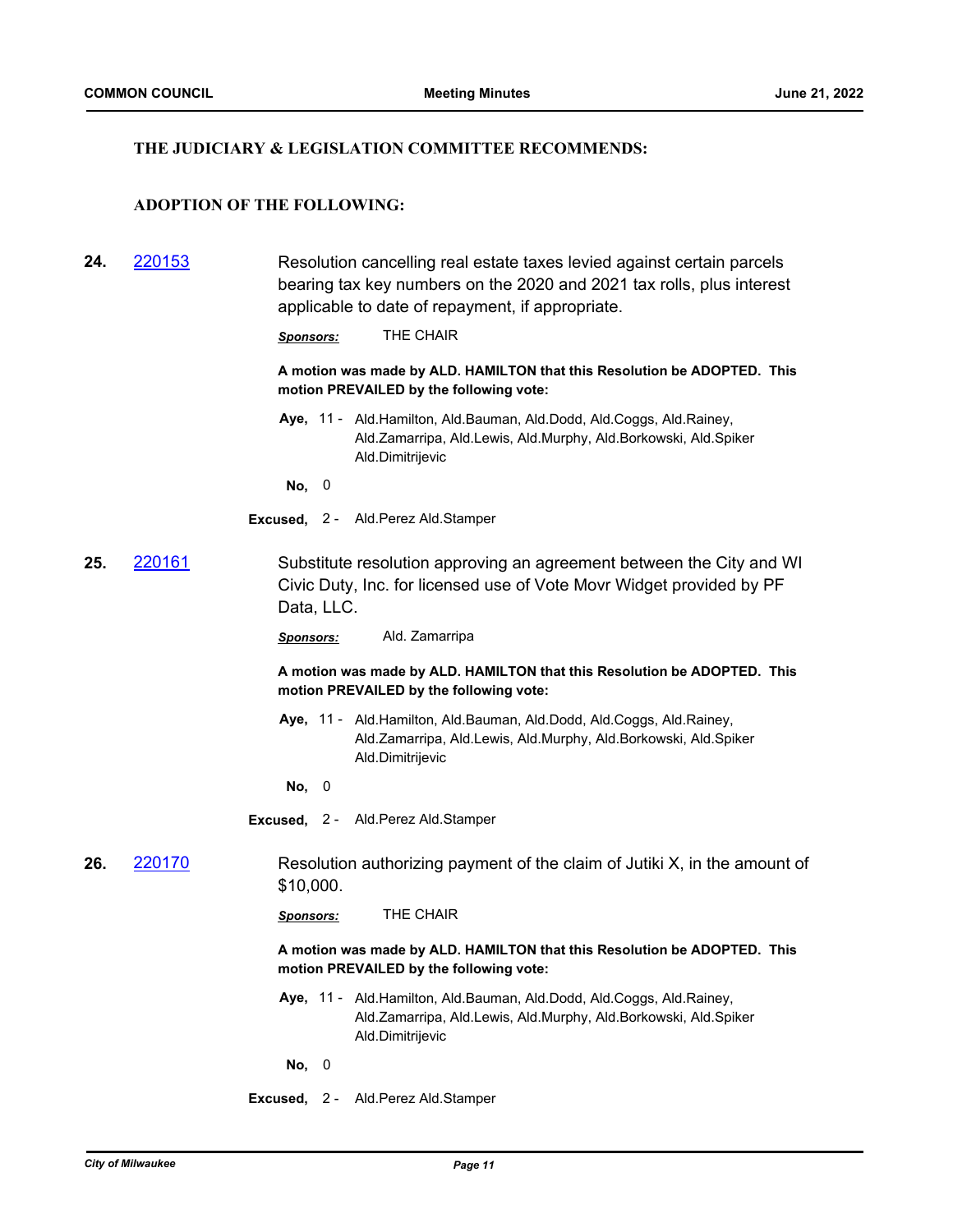## **PLACING ON FILE THE FOLLOWING:**

| 27. 210062 | Resolution relating to the appeal of Dawn Peterson for property damage. |
|------------|-------------------------------------------------------------------------|
|            |                                                                         |

*Sponsors:* THE CHAIR

**A motion was made by ALD. HAMILTON that this Resolution be PLACED ON FILE. This motion PREVAILED by the following vote:**

Aye, 11 - Ald.Hamilton, Ald.Bauman, Ald.Dodd, Ald.Coggs, Ald.Rainey, Ald.Zamarripa, Ald.Lewis, Ald.Murphy, Ald.Borkowski, Ald.Spiker Ald.Dimitrijevic

**No,** 0

**Excused,** 2 - Ald.Perez Ald.Stamper

#### **DISALLOWANCE AND INDEFINITE POSTPONEMENT OF THE FOLLOWING:**

**28.** [210667](http://milwaukee.legistar.com/gateway.aspx?m=l&id=/matter.aspx?key=59892) Resolution relating to the claim of Walter Holtz.

*Sponsors:* THE CHAIR

**A motion was made by ALD. HAMILTON that this Resolution be DISALLOWED AND INDEFINITELY POSTPONED. This motion PREVAILED by the following vote:**

- Aye, 11 Ald.Hamilton, Ald.Bauman, Ald.Dodd, Ald.Coggs, Ald.Rainey, Ald.Zamarripa, Ald.Lewis, Ald.Murphy, Ald.Borkowski, Ald.Spiker Ald.Dimitrijevic
- **No,** 0
- **Excused,** 2 Ald.Perez Ald.Stamper

**29.** [210683](http://milwaukee.legistar.com/gateway.aspx?m=l&id=/matter.aspx?key=59923) Resolution relating to the appeal of Juanita Page for property damage.

*Sponsors:* THE CHAIR

**A motion was made by ALD. HAMILTON that this Resolution be DISALLOWED AND INDEFINITELY POSTPONED. This motion PREVAILED by the following vote:**

- Aye, 11 Ald.Hamilton, Ald.Bauman, Ald.Dodd, Ald.Coggs, Ald.Rainey, Ald.Zamarripa, Ald.Lewis, Ald.Murphy, Ald.Borkowski, Ald.Spiker Ald.Dimitrijevic
- **No,** 0
- **Excused,** 2 Ald.Perez Ald.Stamper
- **30.** [211716](http://milwaukee.legistar.com/gateway.aspx?m=l&id=/matter.aspx?key=61475) Resolution relating to the claim of Franklin Easley.
	- *Sponsors:* THE CHAIR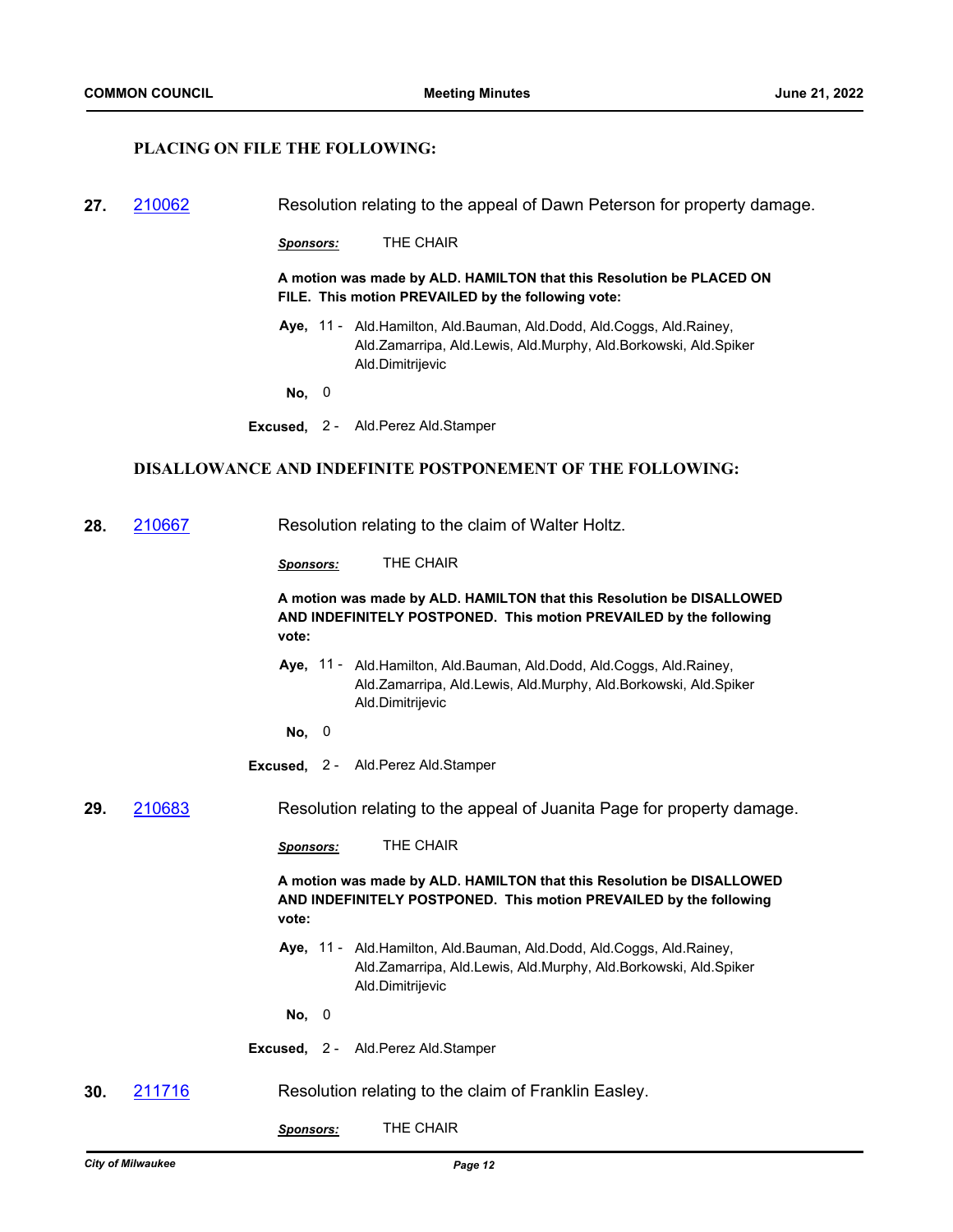**A motion was made by ALD. HAMILTON that this Resolution be DISALLOWED AND INDEFINITELY POSTPONED. This motion PREVAILED by the following vote:**

Aye, 11 - Ald.Hamilton, Ald.Bauman, Ald.Dodd, Ald.Coggs, Ald.Rainey, Ald.Zamarripa, Ald.Lewis, Ald.Murphy, Ald.Borkowski, Ald.Spiker Ald.Dimitrijevic

**No,** 0

**Excused,** 2 - Ald.Perez Ald.Stamper

**31.** [211781](http://milwaukee.legistar.com/gateway.aspx?m=l&id=/matter.aspx?key=61553) Resolution relating to the appeal of Ed and Doreen Wiener for property damage.

*Sponsors:* THE CHAIR

**A motion was made by ALD. HAMILTON that this Resolution be DISALLOWED AND INDEFINITELY POSTPONED. This motion PREVAILED by the following vote:**

Aye, 11 - Ald.Hamilton, Ald.Bauman, Ald.Dodd, Ald.Coggs, Ald.Rainey, Ald.Zamarripa, Ald.Lewis, Ald.Murphy, Ald.Borkowski, Ald.Spiker Ald.Dimitrijevic

**No,** 0

**Excused,** 2 - Ald.Perez Ald.Stamper

**32.** [211964](http://milwaukee.legistar.com/gateway.aspx?m=l&id=/matter.aspx?key=61863) Resolution relating to the appeal of Eric and Marcia Hagmayer for property damage.

*Sponsors:* THE CHAIR

**A motion was made by ALD. HAMILTON that this Resolution be DISALLOWED AND INDEFINITELY POSTPONED. This motion PREVAILED by the following vote:**

Aye, 11 - Ald.Hamilton, Ald.Bauman, Ald.Dodd, Ald.Coggs, Ald.Rainey, Ald.Zamarripa, Ald.Lewis, Ald.Murphy, Ald.Borkowski, Ald.Spiker Ald.Dimitrijevic

**No,** 0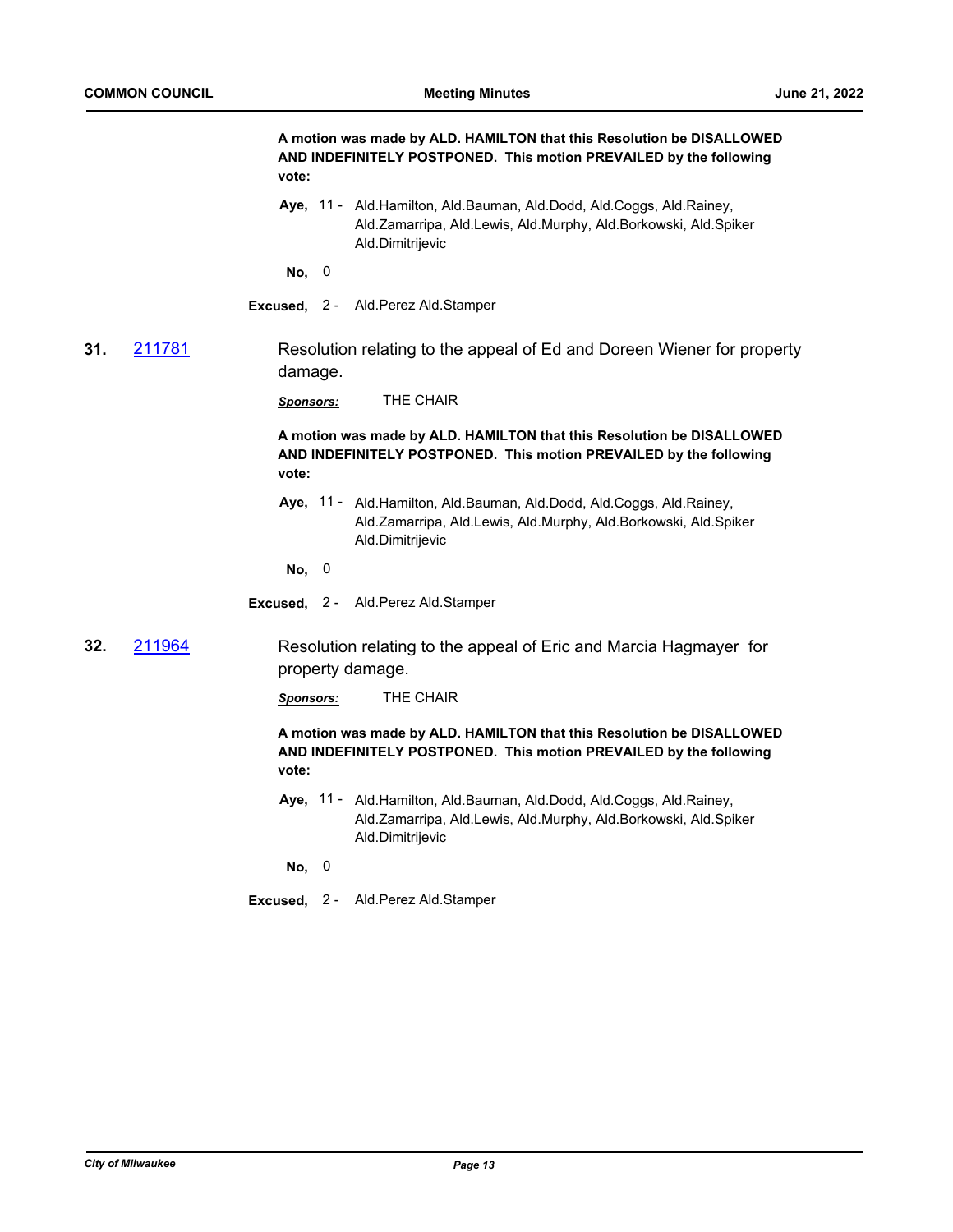# **THE PUBLIC SAFETY AND HEALTH COMMITTEE RECOMMENDS:**

# **PASSAGE OF THE FOLLOWING:**

| 33.                                                                                                                | 220148                                  |                  |                                                                         | An ordinance relating to municipal off-street parking lots managed by the<br>department of public works - parking services division.                        |  |
|--------------------------------------------------------------------------------------------------------------------|-----------------------------------------|------------------|-------------------------------------------------------------------------|-------------------------------------------------------------------------------------------------------------------------------------------------------------|--|
|                                                                                                                    |                                         | Sponsors:        |                                                                         | Ald. Zamarripa                                                                                                                                              |  |
|                                                                                                                    |                                         |                  |                                                                         | A motion was made by ALD. ZAMARRIPA that this Ordinance be PASSED. This<br>motion PREVAILED by the following vote:                                          |  |
|                                                                                                                    |                                         |                  |                                                                         | Aye, 11 - Ald.Hamilton, Ald.Bauman, Ald.Dodd, Ald.Coggs, Ald.Rainey,<br>Ald.Zamarripa, Ald.Lewis, Ald.Murphy, Ald.Borkowski, Ald.Spiker<br>Ald.Dimitrijevic |  |
|                                                                                                                    |                                         | No, 0            |                                                                         |                                                                                                                                                             |  |
|                                                                                                                    |                                         |                  |                                                                         | Excused, 2 - Ald. Perez Ald. Stamper                                                                                                                        |  |
| 34.                                                                                                                | <u>220157</u>                           |                  |                                                                         | A substitute ordinance relating to parking controls.                                                                                                        |  |
|                                                                                                                    |                                         | Sponsors:        |                                                                         | THE CHAIR                                                                                                                                                   |  |
| A motion was made by ALD. ZAMARRIPA that this Ordinance be PASSED. This<br>motion PREVAILED by the following vote: |                                         |                  |                                                                         |                                                                                                                                                             |  |
|                                                                                                                    |                                         |                  |                                                                         | Aye, 11 - Ald.Hamilton, Ald.Bauman, Ald.Dodd, Ald.Coggs, Ald.Rainey,<br>Ald.Zamarripa, Ald.Lewis, Ald.Murphy, Ald.Borkowski, Ald.Spiker<br>Ald.Dimitrijevic |  |
|                                                                                                                    |                                         | No, 0            |                                                                         |                                                                                                                                                             |  |
|                                                                                                                    |                                         |                  |                                                                         | Excused, 2 - Ald.Perez Ald.Stamper                                                                                                                          |  |
| 35.                                                                                                                | 220158                                  |                  |                                                                         | A substitute ordinance relating to traffic controls.                                                                                                        |  |
|                                                                                                                    |                                         | <b>Sponsors:</b> |                                                                         | THE CHAIR                                                                                                                                                   |  |
|                                                                                                                    | motion PREVAILED by the following vote: |                  | A motion was made by ALD. ZAMARRIPA that this Ordinance be PASSED. This |                                                                                                                                                             |  |
|                                                                                                                    |                                         |                  |                                                                         | Aye, 11 - Ald.Hamilton, Ald.Bauman, Ald.Dodd, Ald.Coggs, Ald.Rainey,<br>Ald.Zamarripa, Ald.Lewis, Ald.Murphy, Ald.Borkowski, Ald.Spiker<br>Ald.Dimitrijevic |  |
|                                                                                                                    |                                         | No, 0            |                                                                         |                                                                                                                                                             |  |
|                                                                                                                    |                                         |                  |                                                                         | Excused, 2 - Ald.Perez Ald.Stamper                                                                                                                          |  |
|                                                                                                                    | <b>ADOPTION OF THE FOLLOWING:</b>       |                  |                                                                         |                                                                                                                                                             |  |

# **36.** [211255](http://milwaukee.legistar.com/gateway.aspx?m=l&id=/matter.aspx?key=60806) Substitute resolution committing the City to become a Vision Zero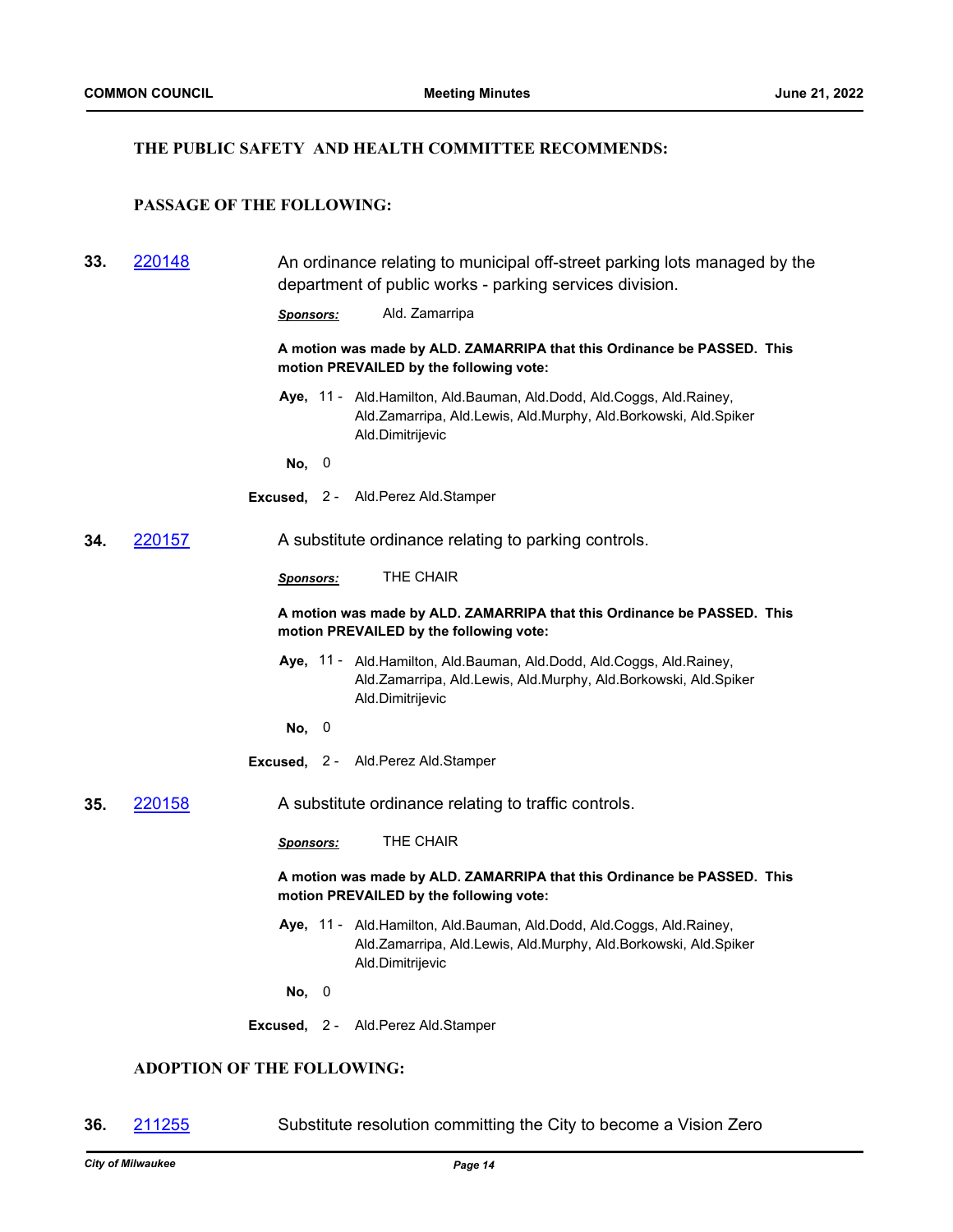community.

*Sponsors:* COMMON COUNCIL

*Ald. Hamilton and remaining Common Council members who were present added as cosponsors.*

**A motion was made by ALD. ZAMARRIPA that this Resolution be ADOPTED. This motion PREVAILED by the following vote:**

- Aye, 11 Ald.Hamilton, Ald.Bauman, Ald.Dodd, Ald.Coggs, Ald.Rainey, Ald.Zamarripa, Ald.Lewis, Ald.Murphy, Ald.Borkowski, Ald.Spiker Ald.Dimitrijevic
- **No,** 0

**Excused,** 2 - Ald.Perez Ald.Stamper

**37.** [211615](http://milwaukee.legistar.com/gateway.aspx?m=l&id=/matter.aspx?key=61325) Substitute resolution authorizing the Milwaukee Fire Department to enter into a Memorandum of Understanding with The U.S. Department of Health and Human Services (HHS), Centers for Disease Control and Prevention (CDC), National Institute for Occupational Safety and Health (NIOSH) and the International Public Safety Data Institute (IPSDI) for their involvement in a study by NIOSH seeking to obtain data that will provide information regarding firefighters and emergency medical services (EMS) workers' occupational hazard exposures.

*Sponsors:* THE CHAIR

**A motion was made by ALD. ZAMARRIPA that this Resolution be ADOPTED. This motion PREVAILED by the following vote:**

Aye, 11 - Ald.Hamilton, Ald.Bauman, Ald.Dodd, Ald.Coggs, Ald.Rainey, Ald.Zamarripa, Ald.Lewis, Ald.Murphy, Ald.Borkowski, Ald.Spiker Ald.Dimitrijevic

**No,** 0

**Excused,** 2 - Ald.Perez Ald.Stamper

**38.** [220147](http://milwaukee.legistar.com/gateway.aspx?m=l&id=/matter.aspx?key=62240) Substitute resolution authorizing the Fire and Police Commission to sign the Participation Agreement between the City of Milwaukee, AT&T, and the State of Wisconsin to allow a site survey to be completed to facilitate connection to the State Emergency Services IP Network (ESInet).

*Sponsors:* THE CHAIR

**A motion was made by ALD. ZAMARRIPA that this Resolution be ADOPTED. This motion PREVAILED by the following vote:**

Aye, 11 - Ald.Hamilton, Ald.Bauman, Ald.Dodd, Ald.Coggs, Ald.Rainey, Ald.Zamarripa, Ald.Lewis, Ald.Murphy, Ald.Borkowski, Ald.Spiker Ald.Dimitrijevic

**No,** 0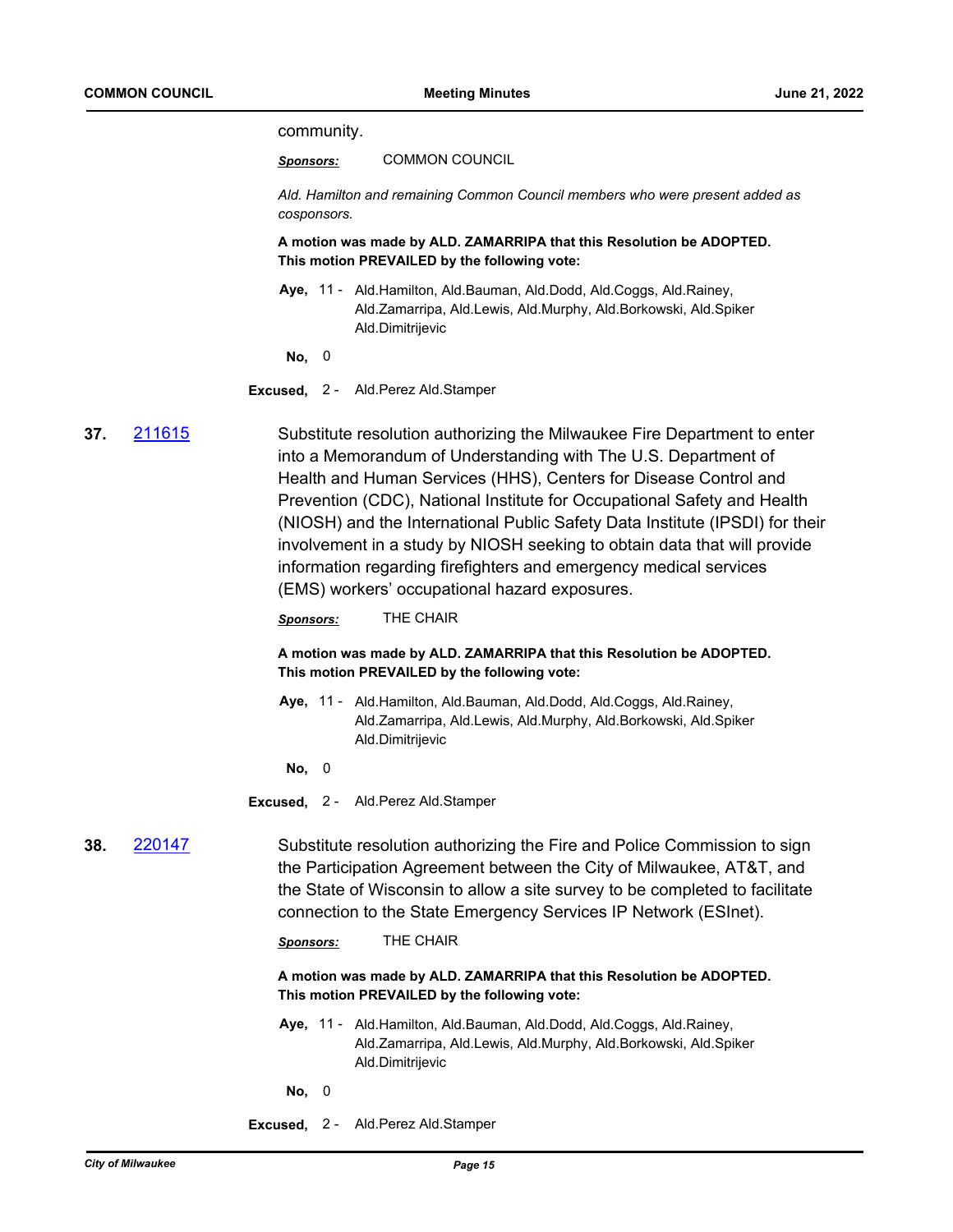**39.** [220154](http://milwaukee.legistar.com/gateway.aspx?m=l&id=/matter.aspx?key=62255) Resolution relating to the retention of a consultant to assist the Community Collaborative Commission in the design, conduct and analysis of a community survey.

*Sponsors:* THE CHAIR

**A motion was made by ALD. ZAMARRIPA that this Resolution be ADOPTED. This motion PREVAILED by the following vote:**

Aye, 11 - Ald.Hamilton, Ald.Bauman, Ald.Dodd, Ald.Coggs, Ald.Rainey, Ald.Zamarripa, Ald.Lewis, Ald.Murphy, Ald.Borkowski, Ald.Spiker Ald.Dimitrijevic

**No,** 0

**Excused,** 2 - Ald.Perez Ald.Stamper

**40.** [220182](http://milwaukee.legistar.com/gateway.aspx?m=l&id=/matter.aspx?key=62290) Resolution authorizing the Commissioner of Health to enter into a local agent agreement with the Wisconsin Department of Safety and Professional Services for the licensing and inspection of tattoo and body art establishments

*Sponsors:* THE CHAIR

**A motion was made by ALD. ZAMARRIPA that this Resolution be ADOPTED. This motion PREVAILED by the following vote:**

Aye, 11 - Ald.Hamilton, Ald.Bauman, Ald.Dodd, Ald.Coggs, Ald.Rainey, Ald.Zamarripa, Ald.Lewis, Ald.Murphy, Ald.Borkowski, Ald.Spiker Ald.Dimitrijevic

**No,** 0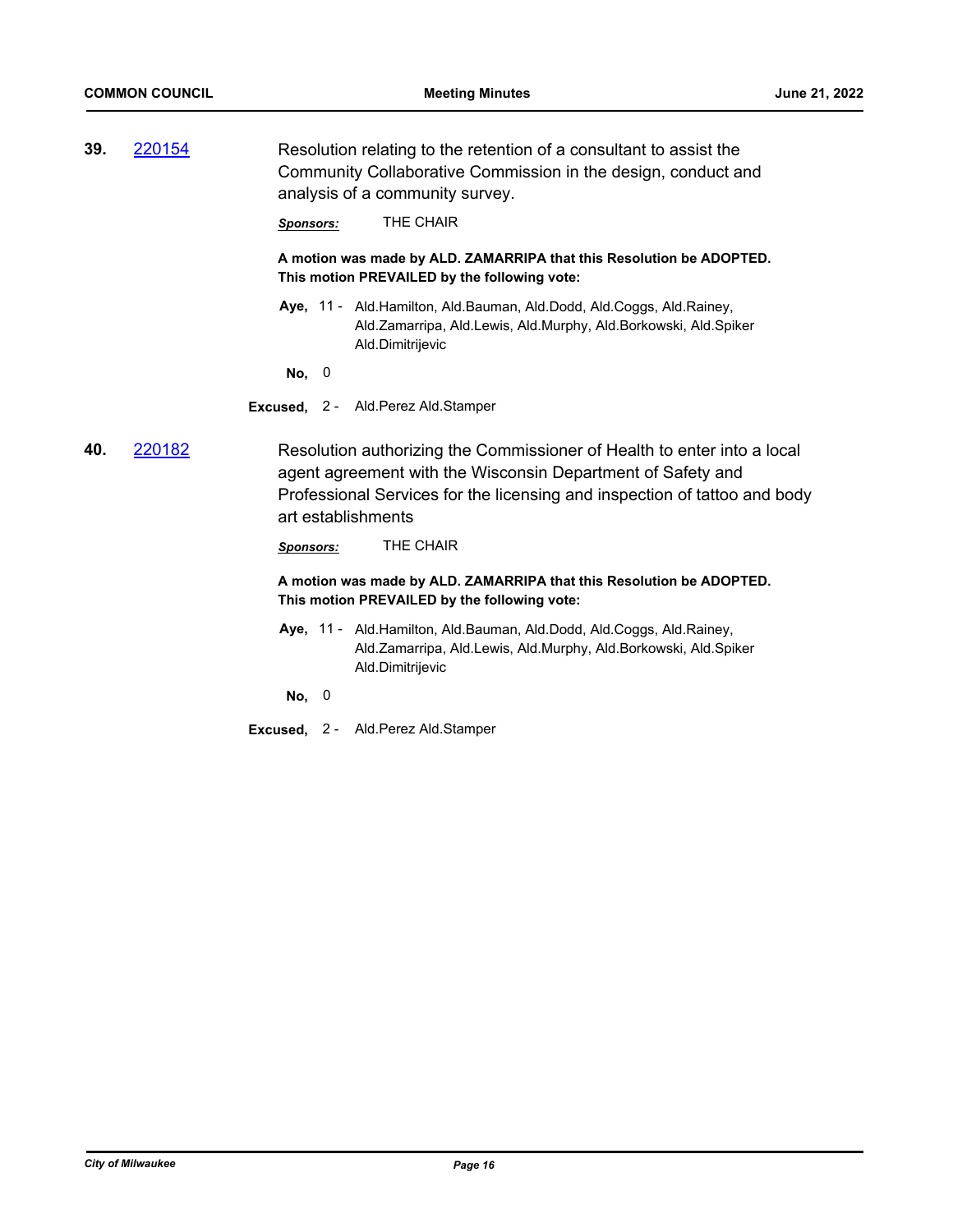# **THE ZONING, NEIGHBORHOODS & DEVELOPMENT COMMITTEE RECOMMENDS:**

## **PASSAGE OF THE FOLLOWING:**

**41.** [211866](http://milwaukee.legistar.com/gateway.aspx?m=l&id=/matter.aspx?key=61713) A substitute ordinance relating to the 2nd Amendment to the Detailed Planned Development, DPD, known as Valley Power Plant and the change in zoning from DPD to Industrial Light, IL2, for the property located at 841 West Canal Street, on the South Side of West Canal Street, west of South 6th Street, in the 12th Aldermanic District.

*Sponsors:* Ald. Perez

*Ald. Murphy moved to hold in council the file until the regular meeting of July 28, 2022.*

**A motion was made by ALD. MURPHY that this Ordinance be HELD IN COUNCIL. This motion PREVAILED by the following vote:**

Aye, 11 - Ald.Hamilton, Ald.Bauman, Ald.Dodd, Ald.Coggs, Ald.Rainey, Ald.Zamarripa, Ald.Lewis, Ald.Murphy, Ald.Borkowski, Ald.Spiker Ald.Dimitrijevic

**No,** 0

- **Excused,** 2 Ald.Perez Ald.Stamper
- **42.** [212010](http://milwaukee.legistar.com/gateway.aspx?m=l&id=/matter.aspx?key=61941) A substitute ordinance correcting the mixed zoning of the parcel at 110 South 44th Street in the 10th Aldermanic District and assigning the zoning of Industrial Heavy, IH, to the property.

*Sponsors:* Ald. Murphy

**A motion was made by ALD. MURPHY that this Ordinance be PASSED. This motion PREVAILED by the following vote:**

Aye, 11 - Ald.Hamilton, Ald.Bauman, Ald.Dodd, Ald.Coggs, Ald.Rainey, Ald.Zamarripa, Ald.Lewis, Ald.Murphy, Ald.Borkowski, Ald.Spiker Ald.Dimitrijevic

**No,** 0

**Excused,** 2 - Ald.Perez Ald.Stamper

# **CONFIRMATION OF THE FOLLOWING:**

**43.** [220218](http://milwaukee.legistar.com/gateway.aspx?m=l&id=/matter.aspx?key=62345) Appointment of Clifton Crump to the Board of Zoning Appeals by the Mayor. (10th Aldermanic District)

*Sponsors:* THE CHAIR

**A motion was made by ALD. MURPHY that this Appointment be CONFIRMED. This motion PREVAILED by the following vote:**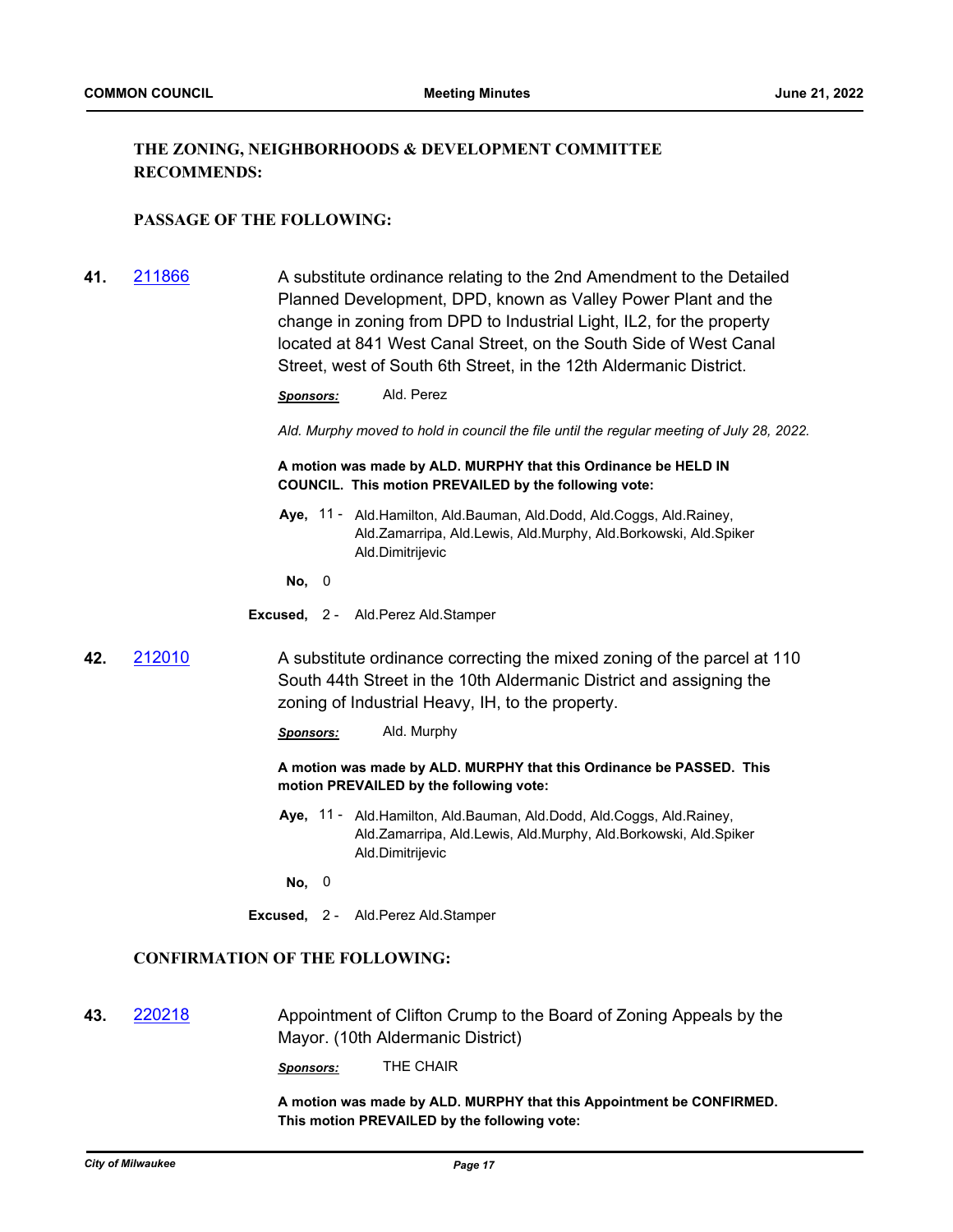Aye, 11 - Ald.Hamilton, Ald.Bauman, Ald.Dodd, Ald.Coggs, Ald.Rainey, Ald.Zamarripa, Ald.Lewis, Ald.Murphy, Ald.Borkowski, Ald.Spiker Ald.Dimitrijevic

**No,** 0

**Excused,** 2 - Ald.Perez Ald.Stamper

# **PLACING ON FILE THE FOLLOWING:**

**44.** [151431](http://milwaukee.legistar.com/gateway.aspx?m=l&id=/matter.aspx?key=43061) An ordinance relating to zoning code requirements for off-street loading facilities.

*Sponsors:* Ald. Kovac

**A motion was made by ALD. MURPHY that this Ordinance be PLACED ON FILE. This motion PREVAILED by the following vote:**

Aye, 11 - Ald.Hamilton, Ald.Bauman, Ald.Dodd, Ald.Coggs, Ald.Rainey, Ald.Zamarripa, Ald.Lewis, Ald.Murphy, Ald.Borkowski, Ald.Spiker Ald.Dimitrijevic

**No,** 0

- **Excused,** 2 Ald.Perez Ald.Stamper
- **45.** [151866](http://milwaukee.legistar.com/gateway.aspx?m=l&id=/matter.aspx?key=43593) An ordinance relating to the change in zoning from Detailed Planned Development to a Detailed Planned Development for residential development at 2764 North Humboldt Boulevard, located on the east side of North Humboldt Boulevard, south of East Hadley Street, in the 3rd Aldermanic District.
	- *Sponsors:* Ald. Kovac

**A motion was made by ALD. MURPHY that this Ordinance be PLACED ON FILE. This motion PREVAILED by the following vote:**

Aye, 11 - Ald.Hamilton, Ald.Bauman, Ald.Dodd, Ald.Coggs, Ald.Rainey, Ald.Zamarripa, Ald.Lewis, Ald.Murphy, Ald.Borkowski, Ald.Spiker Ald.Dimitrijevic

**No,** 0

- **Excused,** 2 Ald.Perez Ald.Stamper
- **46.** [190010](http://milwaukee.legistar.com/gateway.aspx?m=l&id=/matter.aspx?key=51376) Resolution approving a final Certified Survey Map for land located on the west side of North Arlington Place and south of East Kane Place to combine two parcels into one parcel and to dedicate land for public street purposes, in the 3rd Aldermanic District.

*Sponsors:* THE CHAIR

**A motion was made by ALD. MURPHY that this Resolution be PLACED ON FILE. This motion PREVAILED by the following vote:**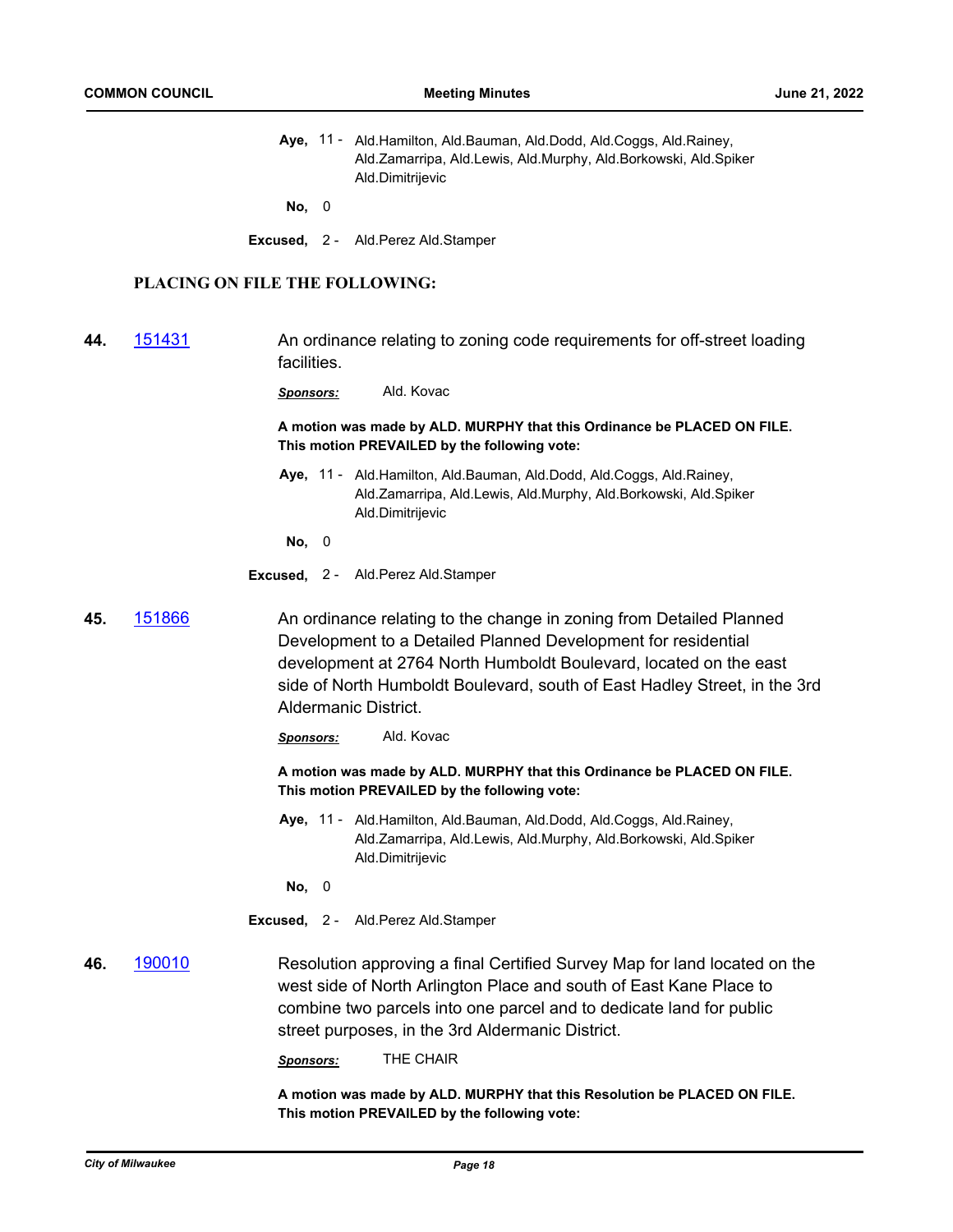Aye, 11 - Ald.Hamilton, Ald.Bauman, Ald.Dodd, Ald.Coggs, Ald.Rainey, Ald.Zamarripa, Ald.Lewis, Ald.Murphy, Ald.Borkowski, Ald.Spiker Ald.Dimitrijevic

**No,** 0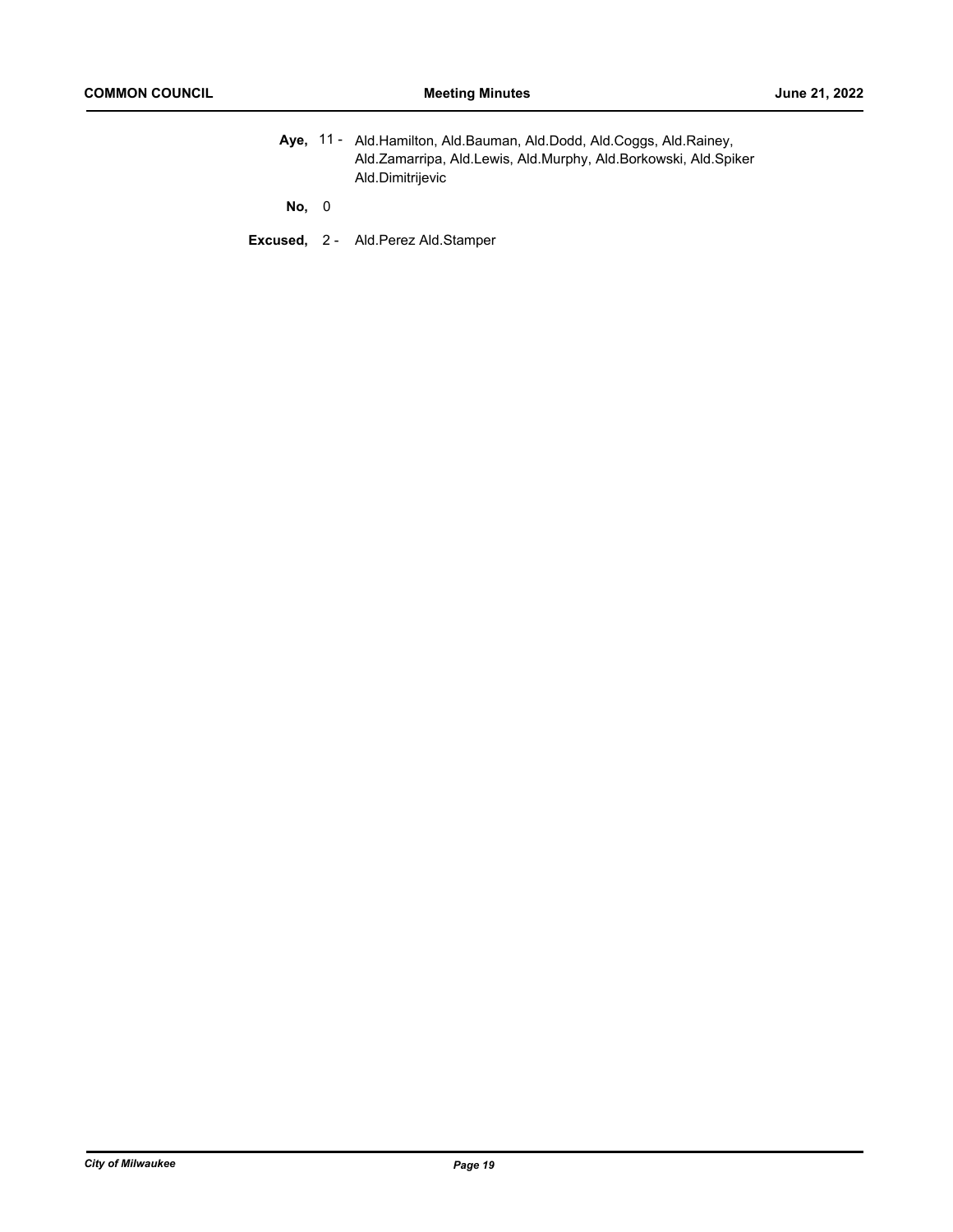# **THE COMMUNITY AND ECONOMIC DEVELOPMENT COMMITTEE RECOMMENDS:**

#### **ADOPTION OF THE FOLLOWING:**

**47.** [220220](http://milwaukee.legistar.com/gateway.aspx?m=l&id=/matter.aspx?key=62348) Substitute resolution designating Juneteenth Day as an annual official City event, authorizing the acceptance and expenditure of contributions and adding the event to the Give MKE platform.

*Sponsors:* COMMON COUNCIL

*File to reflect unanimous Council members sponsorship.*

#### **A motion was made by ALD. DODD that this Resolution be ADOPTED. This motion PREVAILED by the following vote:**

- Aye, 11 Ald.Hamilton, Ald.Bauman, Ald.Dodd, Ald.Coggs, Ald.Rainey, Ald.Zamarripa, Ald.Lewis, Ald.Murphy, Ald.Borkowski, Ald.Spiker Ald.Dimitrijevic
- **No,** 0
- **Excused,** 2 Ald.Perez Ald.Stamper

# **CONFIRMATION OF THE FOLLOWING:**

| 48. | 220047                                                                                                             | Reappointment of Lisa Kurszewski to the Business Improvement District<br>#5 by the Mayor. (4th Aldermanic District)                                              |
|-----|--------------------------------------------------------------------------------------------------------------------|------------------------------------------------------------------------------------------------------------------------------------------------------------------|
|     |                                                                                                                    | THE CHAIR<br>Sponsors:                                                                                                                                           |
|     |                                                                                                                    | A motion was made by ALD. DODD that this Appointment be CONFIRMED. This<br>motion PREVAILED by the following vote:                                               |
|     |                                                                                                                    | Aye, 11 - Ald. Hamilton, Ald. Bauman, Ald. Dodd, Ald. Coggs, Ald. Rainey,<br>Ald.Zamarripa, Ald.Lewis, Ald.Murphy, Ald.Borkowski, Ald.Spiker<br>Ald.Dimitrijevic |
|     |                                                                                                                    | No, 0                                                                                                                                                            |
|     |                                                                                                                    | Excused, 2 - Ald. Perez Ald. Stamper                                                                                                                             |
| 49. | 220048                                                                                                             | Reappointment of William Scholl to the Business Improvement District #5<br>by the Mayor. (4th Aldermanic District)                                               |
|     |                                                                                                                    | THE CHAIR<br>Sponsors:                                                                                                                                           |
|     | A motion was made by ALD. DODD that this Appointment be CONFIRMED. This<br>motion PREVAILED by the following vote: |                                                                                                                                                                  |
|     |                                                                                                                    | Aye, 11 - Ald.Hamilton, Ald.Bauman, Ald.Dodd, Ald.Coggs, Ald.Rainey,<br>Ald.Zamarripa, Ald.Lewis, Ald.Murphy, Ald.Borkowski, Ald.Spiker<br>Ald.Dimitrijevic      |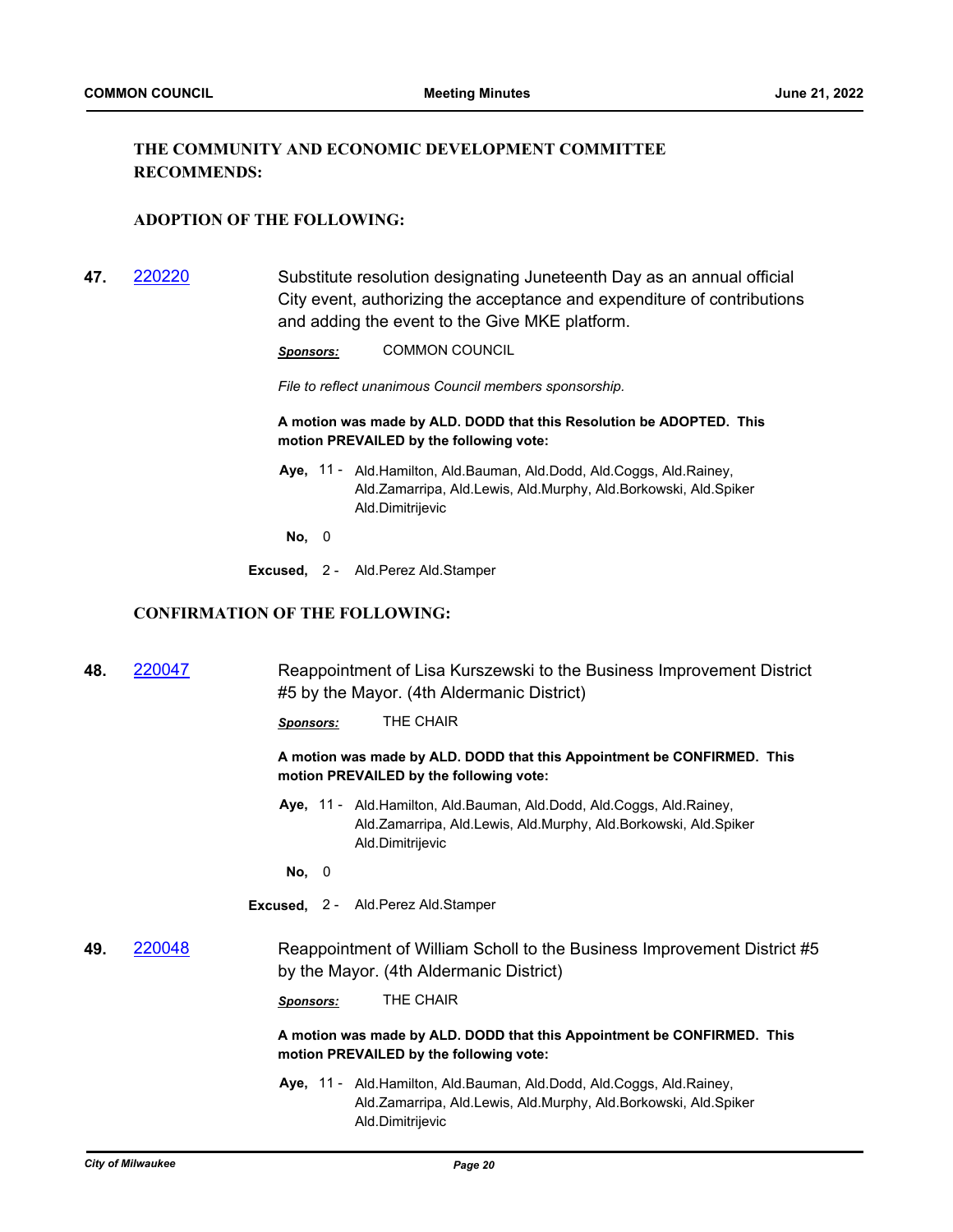**No,** 0

**Excused,** 2 - Ald.Perez Ald.Stamper

**50.** [220197](http://milwaukee.legistar.com/gateway.aspx?m=l&id=/matter.aspx?key=62317) Appointment of Alderwoman Milele Coggs to the Milwaukee Arts Board by the Mayor.

*Sponsors:* THE CHAIR

**A motion was made by ALD. DODD that this Appointment be CONFIRMED. This motion PREVAILED by the following vote:**

Aye, 10 - Ald.Hamilton, Ald.Bauman, Ald.Dodd, Ald.Rainey, Ald.Zamarripa, Ald.Lewis, Ald.Murphy, Ald.Borkowski, Ald.Spiker Ald.Dimitrijevic

**No,** 0

- **Excused,** 2 Ald.Perez Ald.Stamper
- Abstain, 1 Ald.Coggs

#### **PLACING ON FILE THE FOLLOWING:**

**51.** [220049](http://milwaukee.legistar.com/gateway.aspx?m=l&id=/matter.aspx?key=62074) Reappointment of Jeff Welk to the Business Improvement District #5 by the Mayor. (4th Aldermanic District)

*Sponsors:* THE CHAIR

**A motion was made by ALD. DODD that this Appointment be PLACED ON FILE. This motion PREVAILED by the following vote:**

Aye, 11 - Ald.Hamilton, Ald.Bauman, Ald.Dodd, Ald.Coggs, Ald.Rainey, Ald.Zamarripa, Ald.Lewis, Ald.Murphy, Ald.Borkowski, Ald.Spiker Ald.Dimitrijevic

**No,** 0

**Excused,** 2 - Ald.Perez Ald.Stamper

#### **Communications from City officers were read and ordered on file without objection.**

# **MATTERS FOR IMMEDIATE ADOPTION:**

**52.** [220287](http://milwaukee.legistar.com/gateway.aspx?m=l&id=/matter.aspx?key=62474) Resolution terminating rights to repurchase and restrictions in the warranty deed from the City of Milwaukee to Meyer Retaining Ring Co., Inc., in the 9th Aldermanic District.

*Sponsors:* Ald. Lewis

**A motion was made by ALD. MURPHY that this Resolution-Immediate Adoption be ADOPTED. This motion PREVAILED by the following vote:**